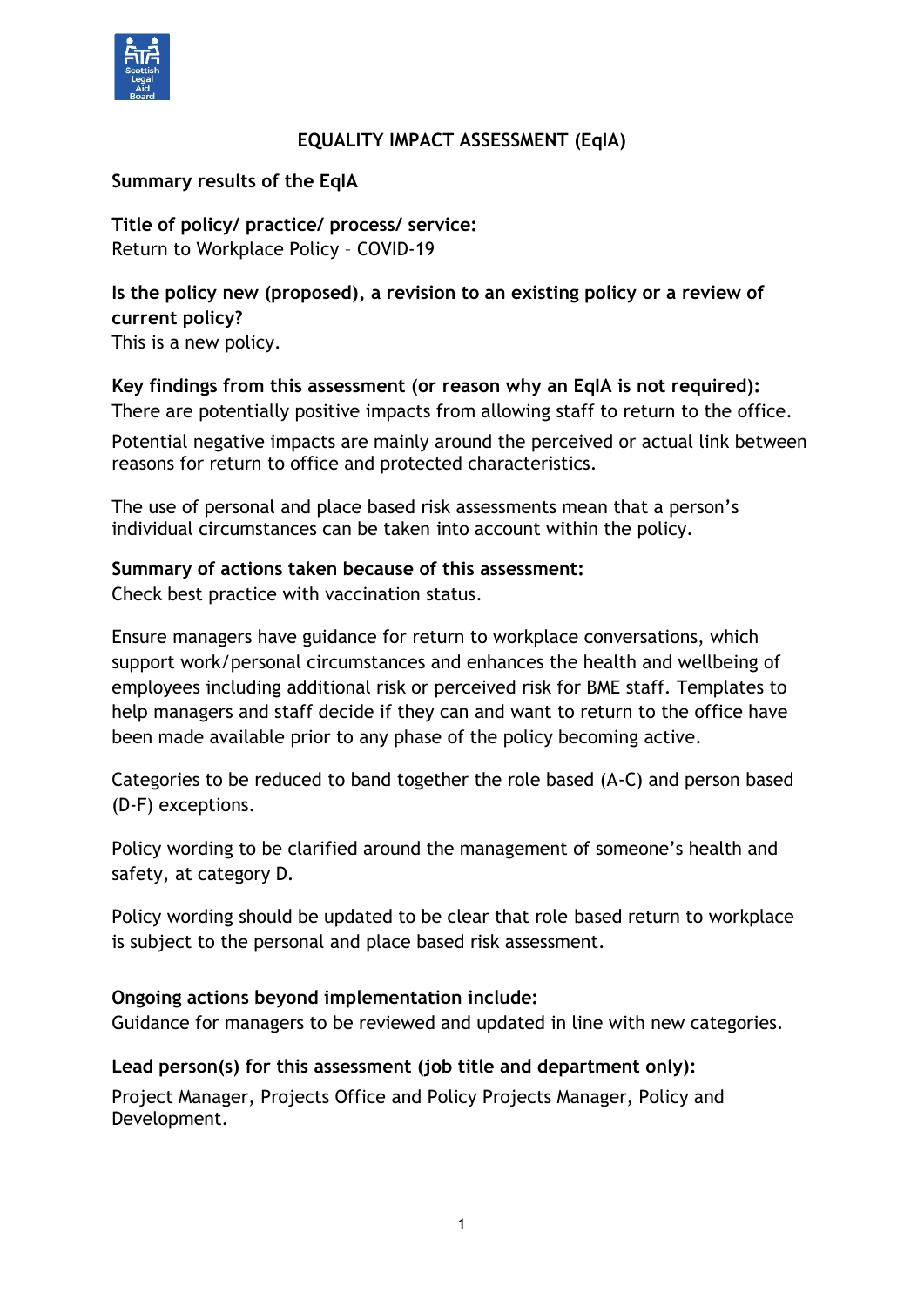

**Senior responsible owner agreement that the policy has been fully assessed against the needs of the general duty (job title only):** Director of Corporate Services and Accounts.

**Publication date (for completion by Communications): 07/04/2022**

| <b>Document control</b>        |                   |                                  |                                     |
|--------------------------------|-------------------|----------------------------------|-------------------------------------|
| Document control:              |                   | EQIA DANWE rtw V0.9              |                                     |
| Date policy live from:         |                   |                                  | 4 October 2021                      |
| <b>Review/ Approval Group:</b> |                   |                                  | Designing a New Working             |
|                                |                   | <b>Environment Project Board</b> |                                     |
| Last reviewed:                 |                   |                                  | <b>March 2022</b>                   |
| <b>Review cycle:</b>           |                   |                                  | 3 Months                            |
| Document change log            |                   |                                  |                                     |
| <b>Version/Author</b>          | Date              |                                  | Comment                             |
| $V0.1 - V0.6$                  | Summer 2020       |                                  | Drafts developed and reviewed by    |
|                                | to December       |                                  | DANWE project board and team as     |
|                                | 2021              |                                  | policy developed                    |
| V <sub>0.7</sub>               | January 2022      |                                  | Draft developed for review of final |
|                                |                   |                                  | policy                              |
| V <sub>0.8</sub>               | February 2022     |                                  | Draft developed for approval by     |
|                                |                   |                                  | DANWE PB alongside revised policy   |
| V <sub>0.9</sub>               | <b>March 2022</b> |                                  | Draft updated following DANWE PB    |
|                                |                   |                                  | discussion                          |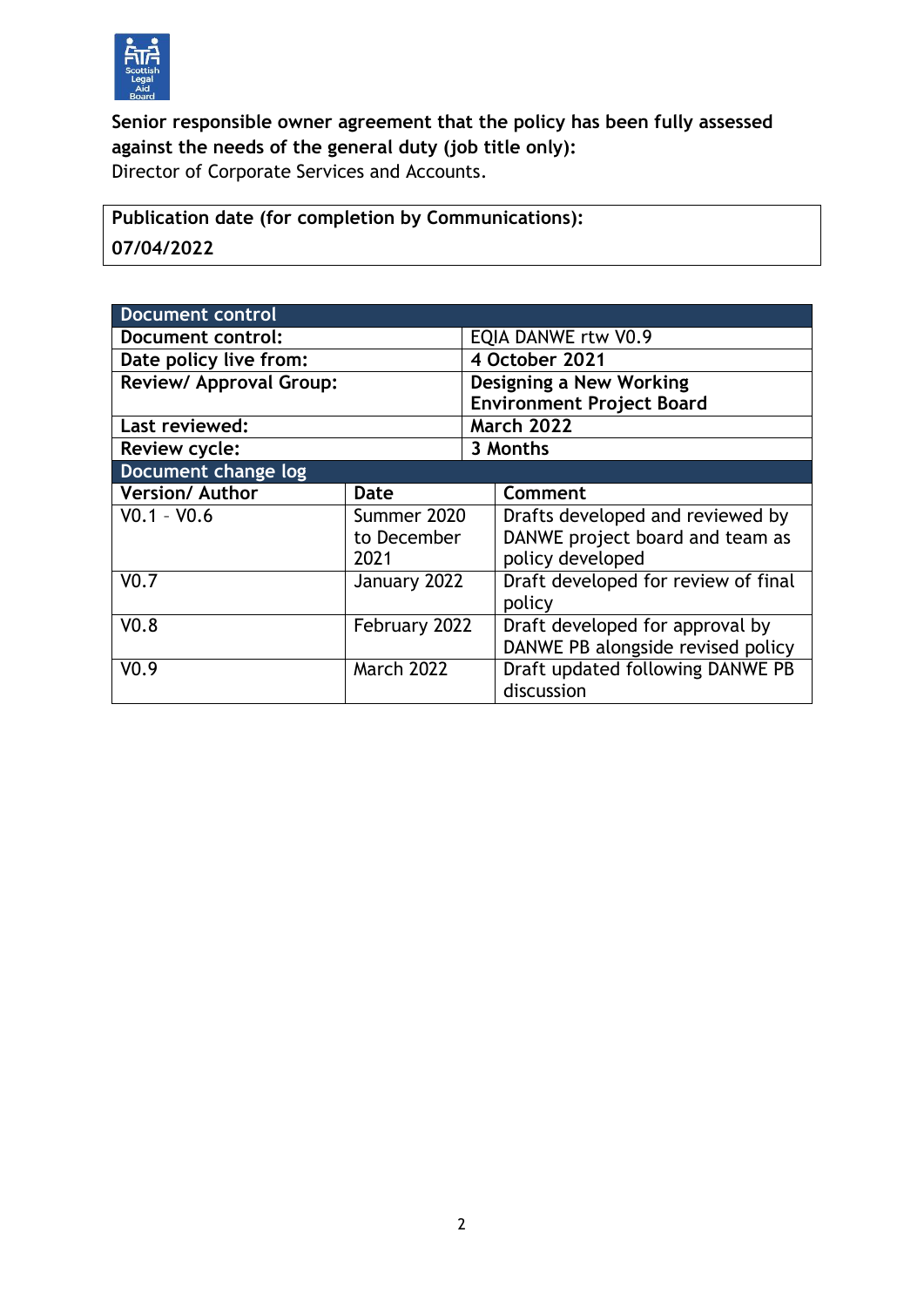

## **Step 1 – Framing the planned change**

Discussing step 1 and step 2 with the Corporate Policy Officer (Equalities) at an early stage will help identify appropriate evidence. This may include support from the wider Policy and Development team.

# **1.1 Briefly describe the aims, objectives and purpose of the policy/ practice/ process/ service.** *You can use the information in your project specification, business case etc.*

The Return to Workplace policy sets out how we will manage a phased and limited return to work in our offices and other nonhome locations, taking account of the Scottish Government's guidance on default homeworking whilst we remain "Beyond level 0" or for any relevant successor framework or set of mitigations.

There are various circumstances in which we will depart from the default of homeworking, in which employees may be permitted or required to attend at non-home locations (either SLAB offices or other locations, such as courts and police stations).

The policy sets out the circumstances in which office or other non-home location work will take place, in seven categories. The ability to return under each category is subject to personal and place based risk assessments and a recorded decision confirming the basis on which the specified exception applies.

The policy objectives recognise the importance of delivering on our Mission during this pandemic whilst seeking opportunities to improve– aligning with Strategic Objective 1: Deliver a high quality user focussed service. They also support [our equality](https://www.slab.org.uk/corporate-information/how-we-work/equalities-and-diversity/legal-aid-applicant-equality-data/)  [outcome:](https://www.slab.org.uk/corporate-information/how-we-work/equalities-and-diversity/legal-aid-applicant-equality-data/) SLAB employees maintain good mental and physical health during the covid-19 pandemic and recovery phase.

The implementation of the policy and managing the return to the office is intended to enable us:

- To protect public health and the health and safety of our employees
- To deliver high quality services within the constraints of the COVID19 emergency
- To build capacity to provide high quality services at each stage of a public health emergency
- To increase resilience of service delivery in the event of any future emergency
- To ensure we consider any opportunities to make lasting changes to service design, which help us meet our strategic objectives and perform our public sector equality duties.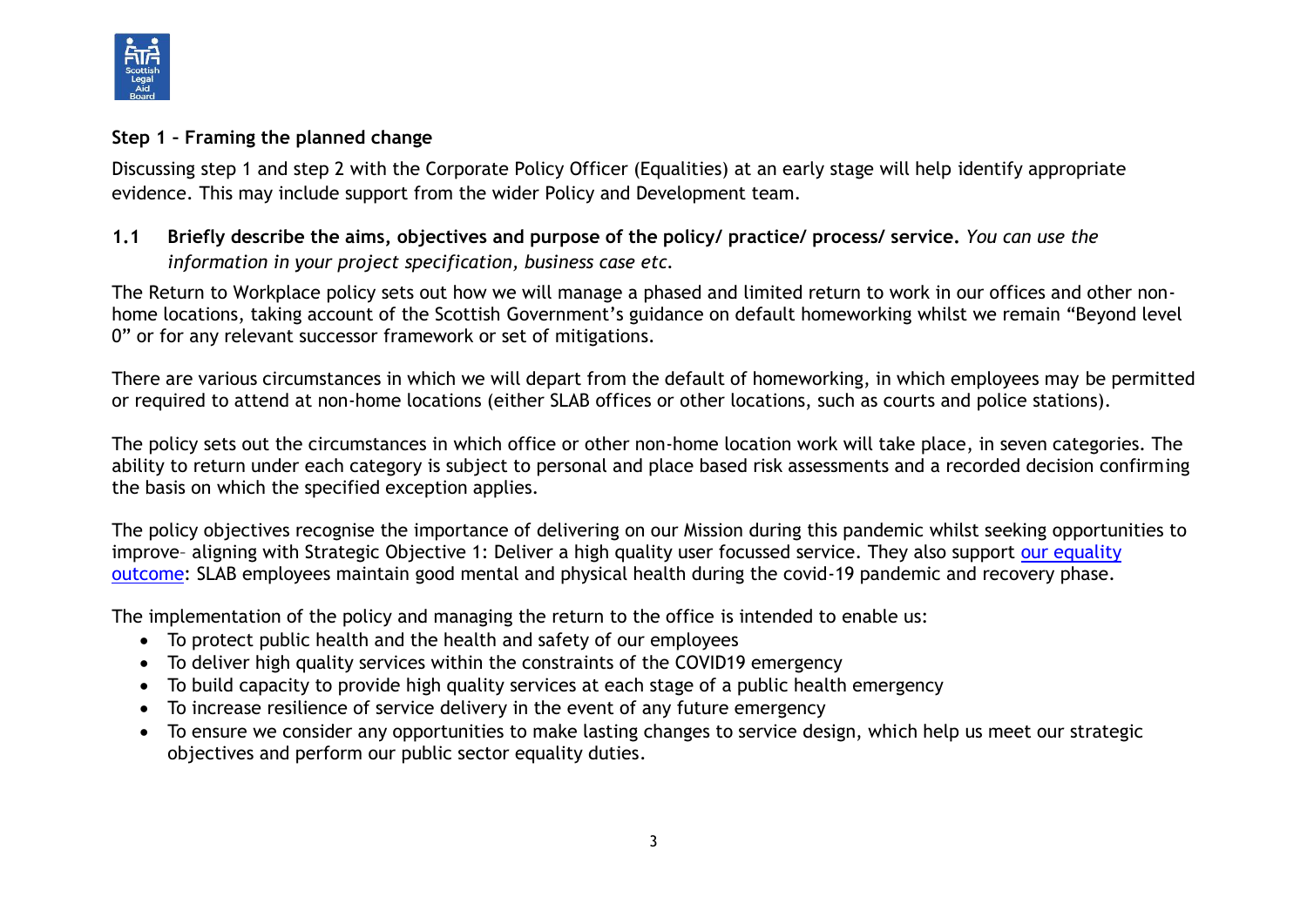

## **1.2 Why is the change required?** *Legislative, routine review etc.*

The change to the policy is to manage any change from the COVID-19 default of working from home. The Coronavirus (Scotland) Acts required this policy to manage our response to the COVID-19 pandemic**.**

## **1.3 Who is affected by this policy/ practice/ process/ service?** *Be clear about who the 'customer' is.*

This policy statement applies to all employees regardless of location of office base or contractual status. It applies equally to contractors

**1.4 Policy/ practice/ process/ service implementation date** e.g. *project end date, date new legislation will take effect.* 27/09/2021

**1.5 What other SLAB policies or projects may be linked to or affected by changes to this policy/ practice/ process/ service?** 

The Return to Workplace policy is related primarily to the flexible home working policy, which governs how we work between office based and home working, by suspending part of it, and the health and safety policy (which governs home/office risk assessments and associated guidance), as well as a range of other Human Resources, Finance and Information Systems policies.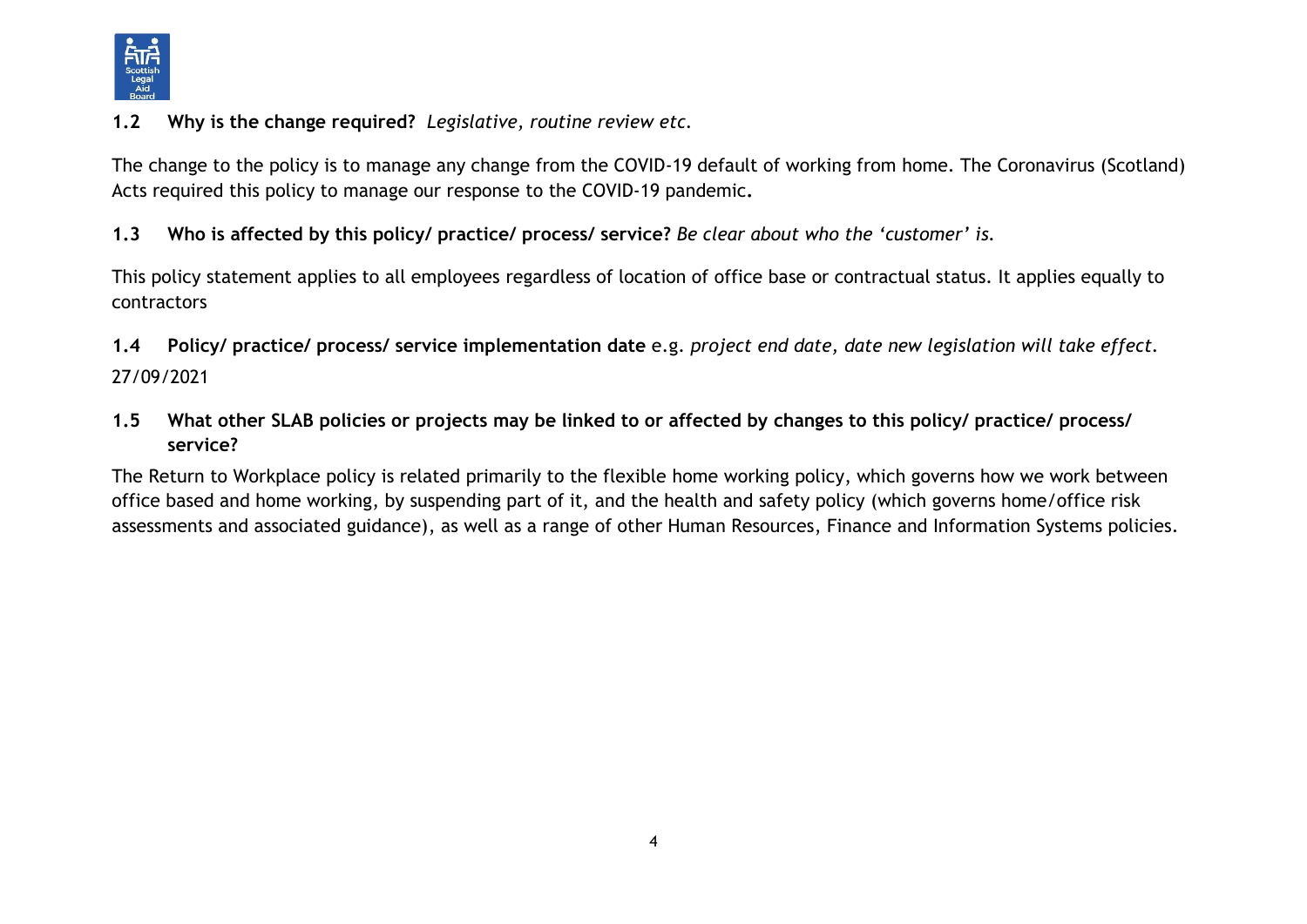

**Step 2: Consider the available evidence and data relevant to your policy/ practice/ process/ service**

2.1 **What information is available about the experience of each equality group in relation to this policy/ practice/ process/ service?** 

| <b>Equality</b><br>characteristics | Evidence source (e.g.<br>web link, report,<br>survey, complaint) | What does the evidence tell you about the experiences of this group in relation<br>to the policy/ practice/ process/ service? Lack of evidence may suggest a gap in<br>knowledge/ need for consultation (step 3). |
|------------------------------------|------------------------------------------------------------------|-------------------------------------------------------------------------------------------------------------------------------------------------------------------------------------------------------------------|
| Age                                | 1. Staff Demographics                                            | Our employees are clustered around the middle age ranges with fewer employees                                                                                                                                     |
|                                    | in annual report<br>2. CIPD                                      | aged $\le$ =24 years and 65+ years (both $\le$ 5%). Around a third of our employees are<br>aged 45-54 years (30-35%) and our next largest age group is 35-44 (25-30%).                                            |
|                                    | 3. National Records                                              | Proportionally, our age demographic is similar to the 2019 Scottish population in                                                                                                                                 |
|                                    | <b>Scotland</b>                                                  | employment. The main difference is across the lower age ranges where we have                                                                                                                                      |
|                                    | 4. Public Health                                                 | <5% aged <=24 years and 10-15% aged 25-34 years compared to the 2019 Scottish                                                                                                                                     |
|                                    | <b>Scotland</b>                                                  | population in employment which is 11.9% aged <=24 years and 23% aged 25-34                                                                                                                                        |
|                                    | 5. CIPD working lives                                            | years.                                                                                                                                                                                                            |
|                                    | <b>Scotland 2021</b>                                             | The mean employee age is 46 years; a slight increase from 45 years in 2019/20. (1)                                                                                                                                |
|                                    | 6. SLAB Staff Work                                               |                                                                                                                                                                                                                   |
|                                    | <b>Place Survey</b>                                              | We know that older people are more likely to have a serious illness if they contract                                                                                                                              |
|                                    | 7. Kadence research                                              | coronavirus. A higher proportion of SLAB employees are aged 45 and over compared                                                                                                                                  |
|                                    | 8. <b>LSE survey of London</b>                                   | than the national figure of $46\%$ . (1) (2) (3) (4)                                                                                                                                                              |
|                                    | flatshare                                                        |                                                                                                                                                                                                                   |
|                                    | homeworkers                                                      | Younger employees are more likely to experience isolation and may wish to be in an                                                                                                                                |
|                                    | 9. ONS analysis of                                               | office. (7) Younger people's mental health was more at risk early on in the                                                                                                                                       |
|                                    | attitudes towards the                                            | pandemic. (10)                                                                                                                                                                                                    |
|                                    | future of                                                        |                                                                                                                                                                                                                   |
|                                    | homeworking (2021)                                               | Older workers are more likely to report better mental health (65% of those 55+                                                                                                                                    |
|                                    |                                                                  | report good mental health, compared with 42% of those aged 25-34). (5)                                                                                                                                            |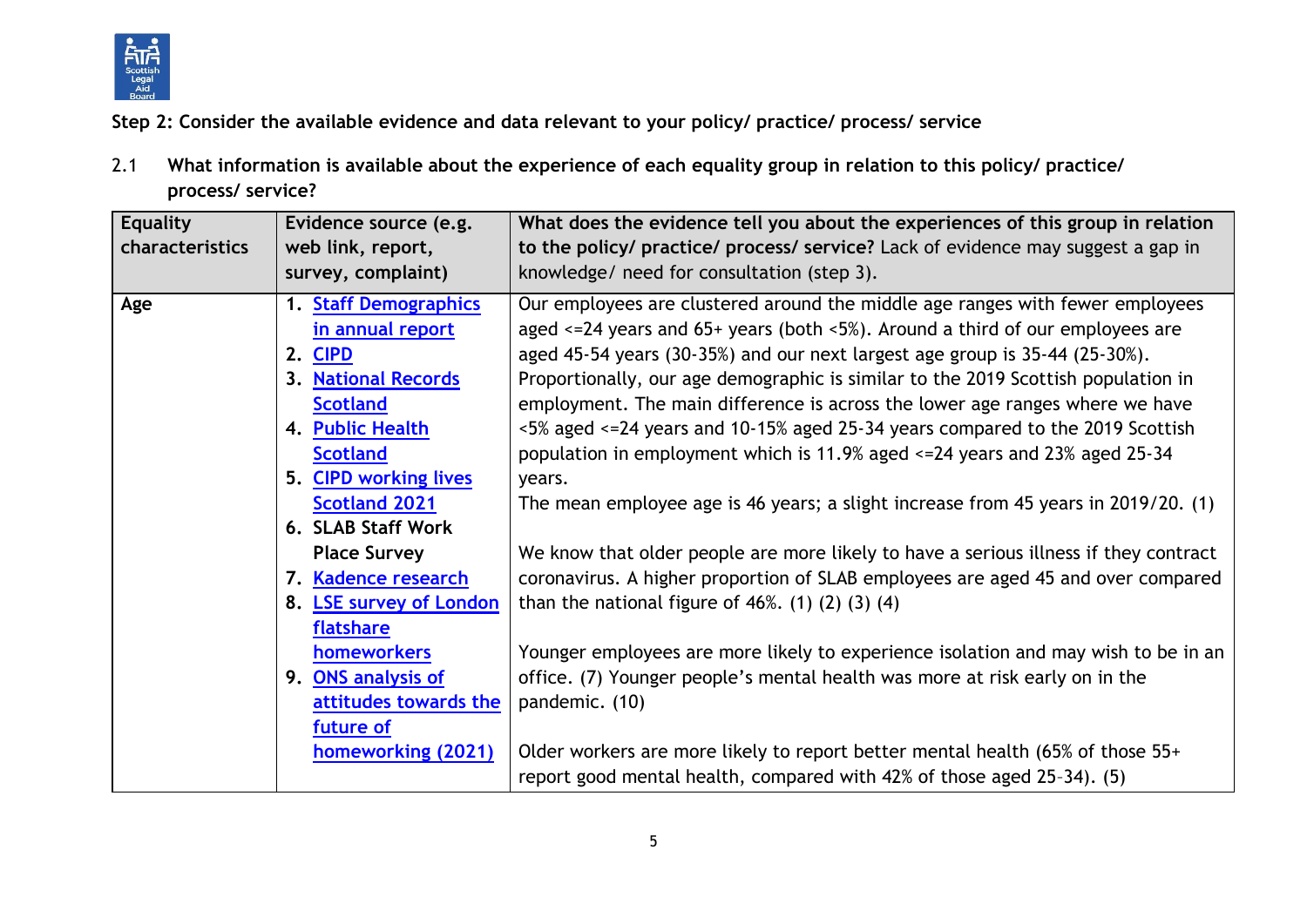

| <b>Equality</b><br>characteristics | Evidence source (e.g.<br>web link, report,<br>survey, complaint)                                                                                                     | What does the evidence tell you about the experiences of this group in relation<br>to the policy/ practice/ process/ service? Lack of evidence may suggest a gap in<br>knowledge/ need for consultation (step 3).                                                                                                                                                                                                                                                                                                                                                         |
|------------------------------------|----------------------------------------------------------------------------------------------------------------------------------------------------------------------|---------------------------------------------------------------------------------------------------------------------------------------------------------------------------------------------------------------------------------------------------------------------------------------------------------------------------------------------------------------------------------------------------------------------------------------------------------------------------------------------------------------------------------------------------------------------------|
|                                    | <b>Coronavirus</b><br>10.<br>(COVID-19): health<br>and social impact<br>assessment<br><b>SLAB staff</b><br>11.<br>internal data                                      | Young people may have less suitable working environment if they are living in<br>parents' homes, shared accommodation or flats with limited room space for<br>working at home. (8)<br>Young people are the only age group to report more distraction when working from<br>home and were less likely to report an overall positive view of homeworking. All<br>age groups reported that it was harder to work with others when working from<br>home. $(9)$<br>Fewer than ten staff recorded Covid-19 sickness absence. Such low numbers cannot<br>be analysed by age. (11) |
|                                    |                                                                                                                                                                      | The % of total SLAB staff who declared some form of caring responsibility is 30-35%.<br>20-25% of SLAB staff have child care responsibilities only; <5% care for an adult<br>only; and <5% have responsibilities for both a child and adult. (11)                                                                                                                                                                                                                                                                                                                         |
| <b>Disability</b>                  | 1. Staff Demographics<br>in annual report<br>2. CIPD<br>3. Public Health<br><b>Scotland</b><br>4. People management<br><b>Scottish Health</b><br>5.<br><b>Survey</b> | 15-20% of employees who completed their equality record declared a disability or<br>long term health condition. This level remains higher than the 2019 Scottish<br>population in employment figure of 13.8% but lower than the 25.9% of people with<br>a disability in the general population. (1) We carried out a staff survey in 2021,<br>where the number of respondents identifying themselves as having a disability, long<br>term illness or long term condition was 20-25%. (9)                                                                                  |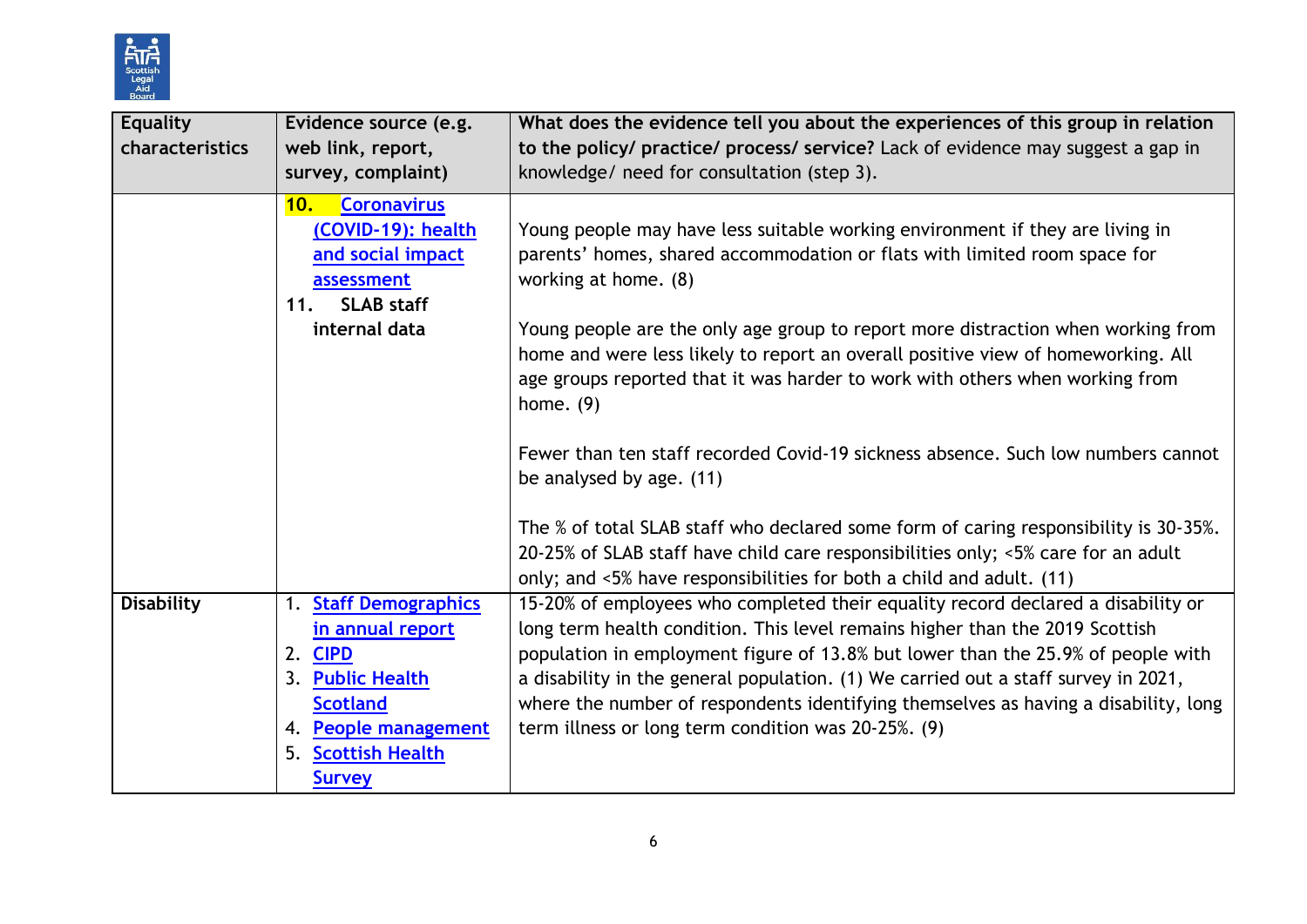

| <b>Equality</b><br>characteristics | Evidence source (e.g.<br>web link, report,<br>survey, complaint)                                                               | What does the evidence tell you about the experiences of this group in relation<br>to the policy/ practice/ process/ service? Lack of evidence may suggest a gap in<br>knowledge/ need for consultation (step 3).                                                                                                                                                                                                                                                 |
|------------------------------------|--------------------------------------------------------------------------------------------------------------------------------|-------------------------------------------------------------------------------------------------------------------------------------------------------------------------------------------------------------------------------------------------------------------------------------------------------------------------------------------------------------------------------------------------------------------------------------------------------------------|
|                                    | 6. Mental Health<br><b>Foundation</b><br>7. ACAS                                                                               | We know that people with disabilities are more likely to have a serious illness if<br>they contract coronavirus. $(2)$ $(3)$                                                                                                                                                                                                                                                                                                                                      |
|                                    | 8. Coronavirus (COVID-<br>19): health and<br>social impact                                                                     | The Scottish Health Survey 2018 states 32% of Scottish Adults have a long term<br>mental or physical health condition or disability. (5)                                                                                                                                                                                                                                                                                                                          |
|                                    | assessment<br>9. SLAB staff workplace<br>survey 2021                                                                           | Severe illness from COVID-19 disproportionately affects individuals with disabilities,<br>their carers or families. (2) (3) (8) There are legal duties to take extra steps to keep<br>people safe who have been identified as clinically extremely vulnerable. (7)                                                                                                                                                                                                |
|                                    | 10. Disabled workers<br>flexible working<br>11. Going back to the<br>work environment<br>(Mental Health<br><b>Foundation</b> ) | In general, when working from home disabled staff may have a lack of reasonable<br>adjustments, such as an accessible desk, chair or equipment to take part in video<br>calls. However, employees with disabilities report a range of positive impacts from<br>working from home and 90% wish to continue doing so some of the time. (11)                                                                                                                         |
|                                    | 12. SLAB staff internal<br>data                                                                                                | Our staff survey showed that the majority of those with a disability (82%) would<br>prefer to work from home at least some of the time in the short term (once offices<br>can open safely) and the long term (once the pandemic has ended). However<br>compared to people without a disability, people with a disability are more likely to<br>want to be office based in the short or long term future; 14% compared to 7% of<br>those without a disability. (9) |
|                                    |                                                                                                                                | Staff responses to the health and safety questionnaires indicated that 25%<br>requested equipment to meet their needs. (10)                                                                                                                                                                                                                                                                                                                                       |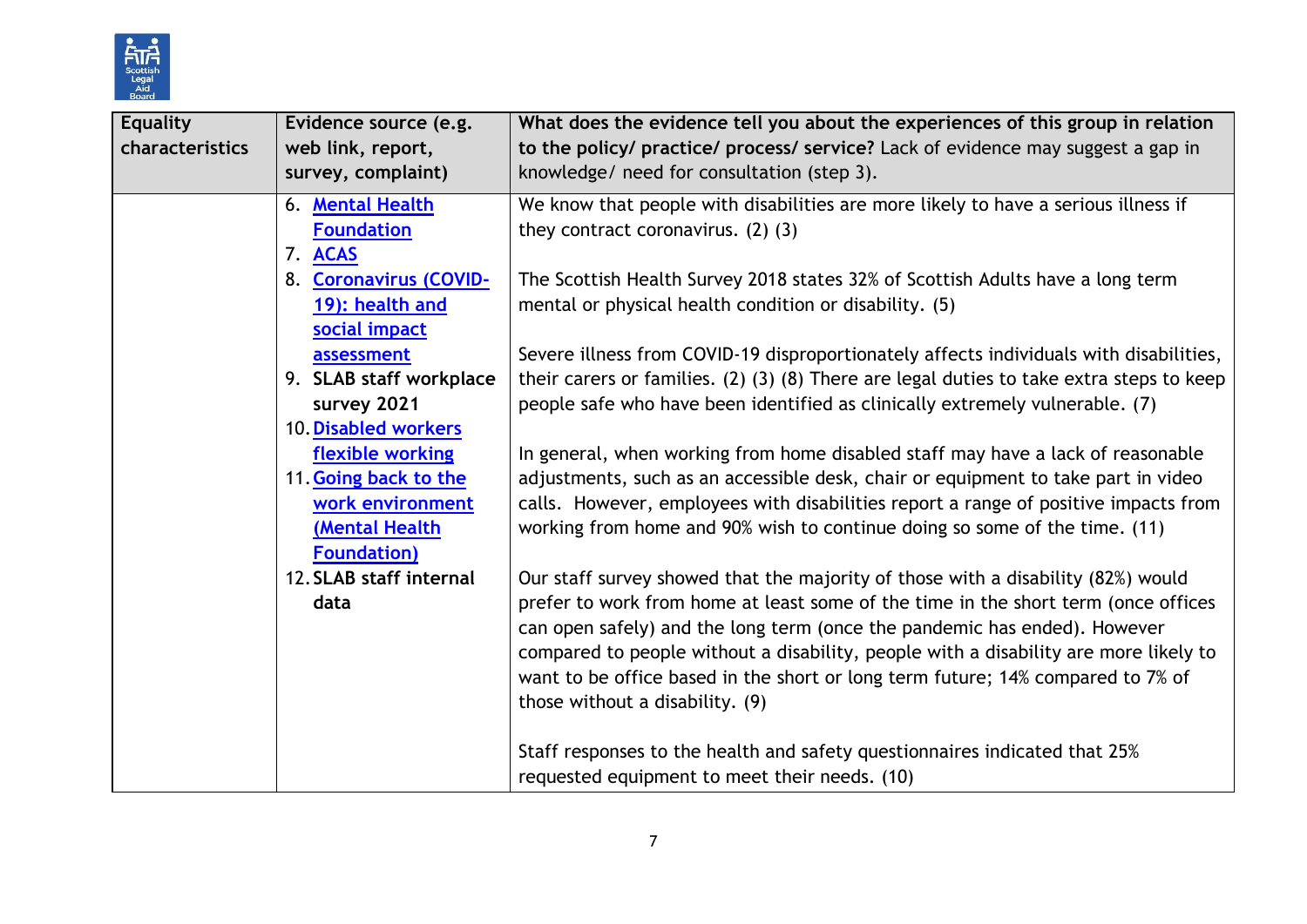

| <b>Equality</b><br>characteristics | Evidence source (e.g.<br>web link, report,<br>survey, complaint)                                                                                                                                                    | What does the evidence tell you about the experiences of this group in relation<br>to the policy/ practice/ process/ service? Lack of evidence may suggest a gap in<br>knowledge/ need for consultation (step 3).                                                                                                                                                                                                                                                                                                                                                                                                                                                                                                                                                              |
|------------------------------------|---------------------------------------------------------------------------------------------------------------------------------------------------------------------------------------------------------------------|--------------------------------------------------------------------------------------------------------------------------------------------------------------------------------------------------------------------------------------------------------------------------------------------------------------------------------------------------------------------------------------------------------------------------------------------------------------------------------------------------------------------------------------------------------------------------------------------------------------------------------------------------------------------------------------------------------------------------------------------------------------------------------|
|                                    |                                                                                                                                                                                                                     | The Mental Health Foundation indicates 1 in 6 adults experiences a common mental<br>health problem, such as <b>anxiety</b> or depression. (6)<br>A recent employment tribunal found indirect discrimination arising from a return to<br>workplace policy for a carer of a relative with a disability. (4)<br>Staff will have varied experiences of working from home and have a range of views<br>on returning to the workplace. Staff involvement in planning, emphasising support<br>available and enabling flexibility to take into account individual circumstances will<br>be important to reducing anxiety and improving wellbeing. (11)<br>Fewer than ten staff recorded Covid-19 sickness absence. Such low numbers cannot<br>be analysed robustly by disability. (12) |
| Race                               | 1. Staff Demographics<br>in annual report<br>2. CIPD<br>3. Unison<br><b>Report on research</b><br>4.<br>into return to<br>workplace<br>5. Report on research<br>into US attitudes<br>6. SLAB staff internal<br>data | For ethnic origin our data tells us that:<br>85-90% of employees identify as White Scottish, British or Irish<br>$\bullet$<br><5% identify as White minority ethnic<br>$\bullet$<br><5% identify as non-white minority ethnic<br>$\bullet$<br>5-10% selected prefer not to say<br>$\bullet$<br>Our employee demographic is broadly comparable to the 2019 Scottish population.<br>Our representation of people from a white minority ethnic group is slightly lower<br>than that reported in the 2019 Scottish population (6.8%) and for those in<br>employment $(8.2%)$ . $(1)$                                                                                                                                                                                               |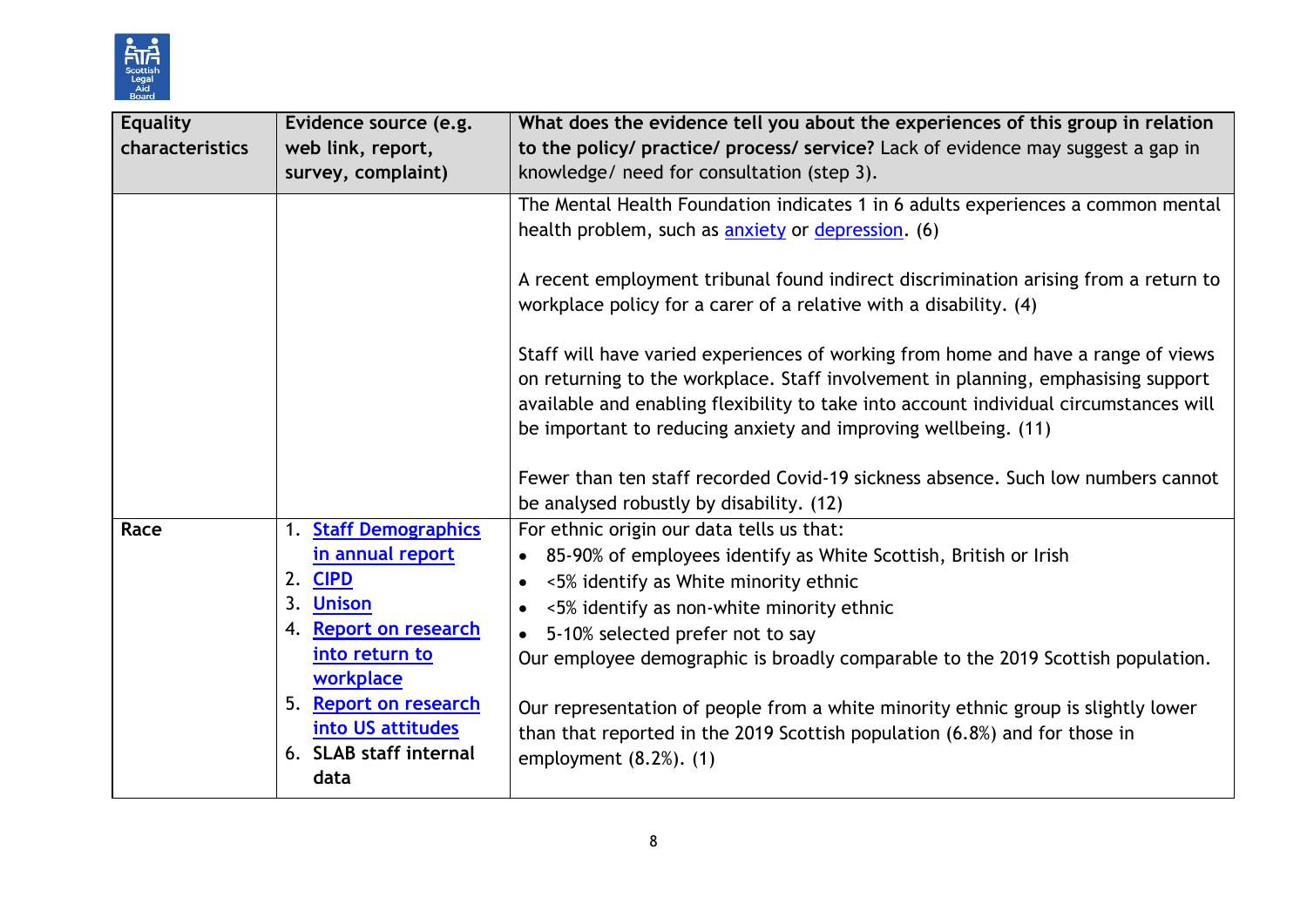

| <b>Equality</b><br>characteristics | Evidence source (e.g.<br>web link, report,<br>survey, complaint)                                                                                                                     | What does the evidence tell you about the experiences of this group in relation<br>to the policy/ practice/ process/ service? Lack of evidence may suggest a gap in<br>knowledge/ need for consultation (step 3).                                                                                                                                                                                                                                                                                                                                                                                                                                                                                      |
|------------------------------------|--------------------------------------------------------------------------------------------------------------------------------------------------------------------------------------|--------------------------------------------------------------------------------------------------------------------------------------------------------------------------------------------------------------------------------------------------------------------------------------------------------------------------------------------------------------------------------------------------------------------------------------------------------------------------------------------------------------------------------------------------------------------------------------------------------------------------------------------------------------------------------------------------------|
|                                    |                                                                                                                                                                                      | Minority ethnic people generally have an increased risk of getting Covid-19,<br>experiencing more severe symptoms and higher rates of death. (2) (3)<br>This generalised risk should be considered and mitigated for individuals through<br>individual risk assessments. (2) (3)<br>Fewer than ten staff recorded Covid-19 sickness absence. Such low numbers cannot<br>be analysed robustly by race. (6)<br>Minority ethnic employees report being more anxious and stressed about returning<br>to the office. (4)<br>Minority ethnic staff report being more likely to want to work from home for longer<br>portions of the week. (5)                                                                |
| Sex                                | 1. Staff Demographics<br>in annual report<br>2. SLAB staff internal<br>data<br>3. Unpaid work -<br>Engender<br>4. CIPD<br>5. Domestic abuse:<br>police recorded<br><b>statistics</b> | We continue to have a 65-70% female and 30-35% male gender breakdown. The<br>2019 population data shows that in the general population 52% are female and 48%<br>are male and of those in employment 48.5% are female and 51.5% are male. (1)<br>Those roles which would fall into categories A-C in the policy (Facilities, Public<br>Defence Solicitors Office and Solicitor Contact Line) have a gender split of 45-50%<br>male and 55%-60% female. (2)<br>The % of total SLAB staff who declared some form of caring responsibility is 30-35%.<br>20-25% of SLAB staff have child care responsibilities only; <5% care for an adult<br>only; <5% have responsibilities for both a child and adult. |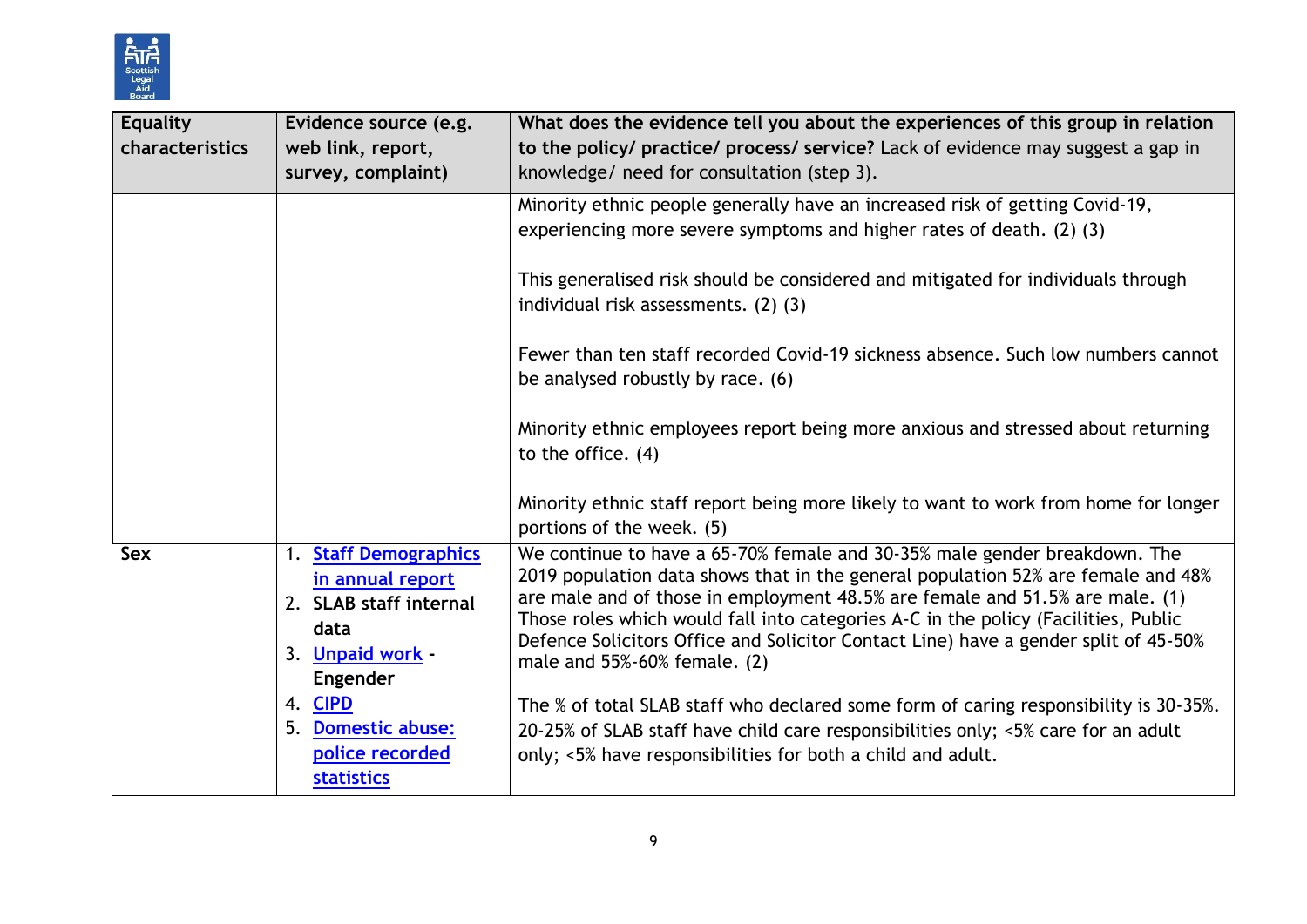

| <b>Equality</b><br>characteristics | Evidence source (e.g.<br>web link, report,<br>survey, complaint) | What does the evidence tell you about the experiences of this group in relation<br>to the policy/ practice/ process/ service? Lack of evidence may suggest a gap in<br>knowledge/ need for consultation (step 3).                                                                                                                                              |
|------------------------------------|------------------------------------------------------------------|----------------------------------------------------------------------------------------------------------------------------------------------------------------------------------------------------------------------------------------------------------------------------------------------------------------------------------------------------------------|
|                                    | 6. Report on research<br>into return to<br>workplace             | The time spent caring in national statistics is differentiated by sex, with women<br>spending more time undertaking unpaid care, whether for children or adults. (3)                                                                                                                                                                                           |
|                                    | 7. SLAB staff workplace<br>survey 2021<br>8. Revealing hidden    | Men generally have an increased risk of getting Covid-19, experiencing more severe<br>symptoms and higher rates of death. (4)                                                                                                                                                                                                                                  |
|                                    | realities: disclosing<br>domestic abuse to<br>informal others    | Fewer than ten staff recorded Covid-19 sickness absence. Such low numbers cannot<br>be analysed robustly by sex. (9)                                                                                                                                                                                                                                           |
|                                    | 9. SLAB staff internal<br>data                                   | Possible increase in domestic abuse, which is predominantly carried out by men<br>against women in a home or dwelling. (5) Disclosing domestic abuse is very<br>difficult. (8)                                                                                                                                                                                 |
|                                    |                                                                  | Female employees report being more anxious and stressed about returning to the<br>office. (6)                                                                                                                                                                                                                                                                  |
|                                    |                                                                  | Looking at longterm work location preferences; there was no significant gender<br>difference in overall profile, nor in preference to work mainly from home (male<br>39%; female 40%). However males were somewhat more likely to prefer office<br>based working (male 15%; female 6%), and less likely to prefer mixed working<br>(male 44%; female 52%). (7) |
| Gender                             | 1. Staff Demographics                                            | Fewer than 5% of SLAB's staff indicated that they are not the same gender identity                                                                                                                                                                                                                                                                             |
| Reassignment                       | in annual report                                                 | they were assigned at birth. This is comparable to national statistics. (1)                                                                                                                                                                                                                                                                                    |
|                                    | 2. Coronavirus (COVID-<br>19): health and                        | Trans employees may experience more stress and mental health problems. (2) (3)                                                                                                                                                                                                                                                                                 |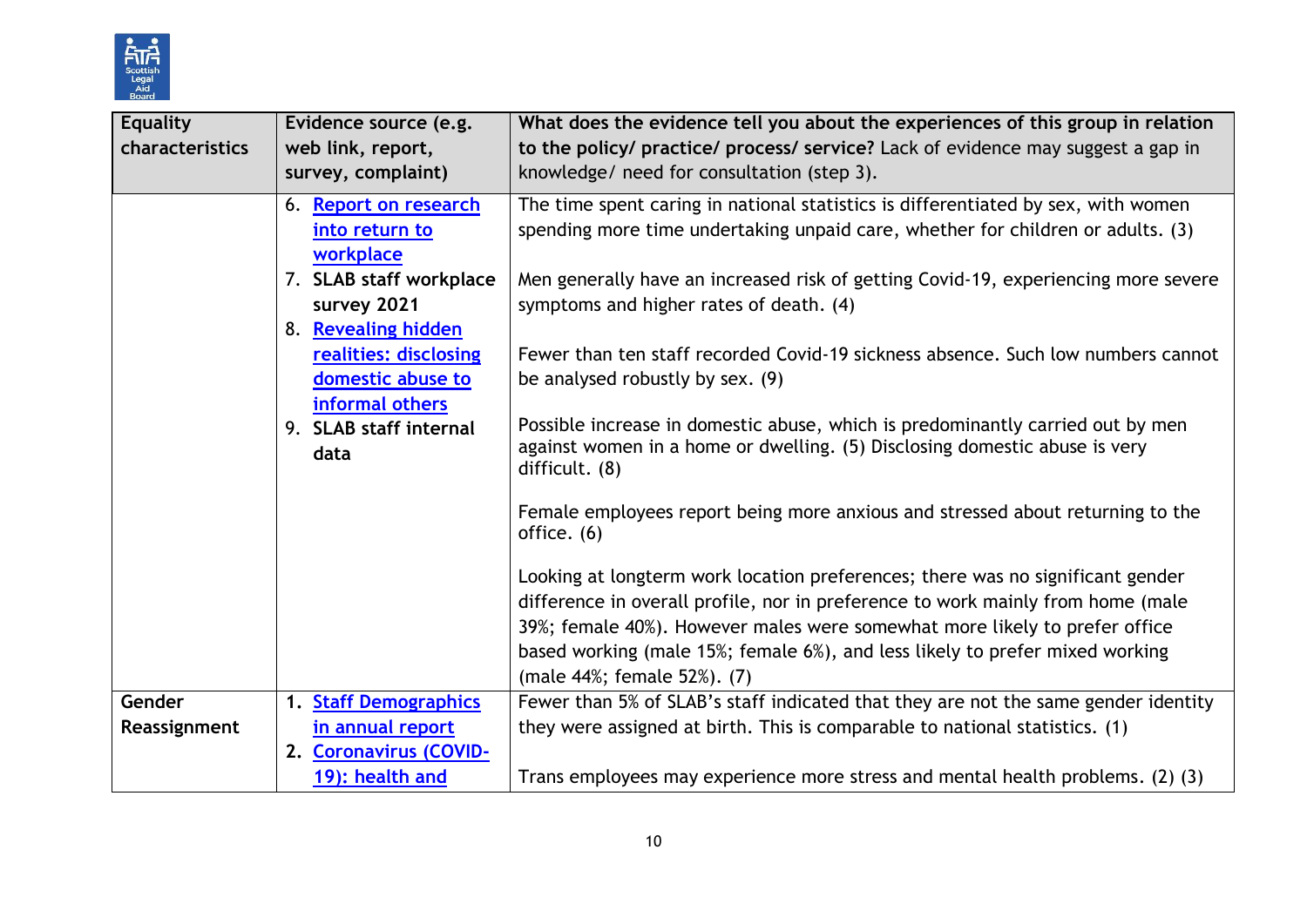

| <b>Equality</b><br>characteristics | Evidence source (e.g.<br>web link, report,<br>survey, complaint)                                                                                                                          | What does the evidence tell you about the experiences of this group in relation<br>to the policy/ practice/ process/ service? Lack of evidence may suggest a gap in<br>knowledge/ need for consultation (step 3).                                                                                                                                                                                                                                                  |
|------------------------------------|-------------------------------------------------------------------------------------------------------------------------------------------------------------------------------------------|--------------------------------------------------------------------------------------------------------------------------------------------------------------------------------------------------------------------------------------------------------------------------------------------------------------------------------------------------------------------------------------------------------------------------------------------------------------------|
|                                    | social impact<br>assessment<br>3. Hidden Figures: The<br><b>Impact of the Covid-</b><br>19 Pandemic on<br><b>LGBT Communities</b><br>4. Report on research<br>into return to<br>workplace | Employees who identified as LGBTQ+ are also experiencing higher levels of stress<br>and anxiety at the possibility of returning to the office compared to their<br>heterosexual peers.<br>The survey found that LGBTQ+ people scored almost 12 per cent more than those<br>who identify as heterosexual. WorkL also found that LGBTQ+ people are overall less<br>happy at work and score low across all six of the platform's workplace engagement<br>areas. $(4)$ |
| <b>Sexual</b><br>orientation       | <b>Staff Demographics</b><br>1.<br>in annual report<br>2. Coronavirus (COVID-<br>19): health and<br>social impact<br>assessment                                                           | Fewer than five percent (<5%) of employees identify as lesbian, gay, bisexual, or<br>other/ unsure. This has not changed since our October 2018 equality report.<br>Representation in SLAB appears comparable to the 2019 Scottish population (2.9%)<br>and people who are in employment (3.2%). However 10-15% of our employees have<br>chosen not to disclose their sexual orientation. (1)                                                                      |
|                                    | 3. Hidden Figures: The<br><b>Impact of the Covid-</b><br>19 Pandemic on<br><b>LGBT Communities</b>                                                                                        | Lesbian, gay, or bisexual staff may have increased stress and mental health<br>problems. $(2)$ $(3)$<br>Employees who identified as LGBTQ+ are also experiencing higher levels of stress                                                                                                                                                                                                                                                                           |
|                                    | 4. Report on research<br>into return to<br>workplace                                                                                                                                      | and anxiety at the possibility of returning to the office compared to their<br>heterosexual peers.<br>The survey found that LGBTQ+ people scored almost 12 per cent more than those<br>who identify as heterosexual. WorkL also found that LGBTQ+ people are overall less                                                                                                                                                                                          |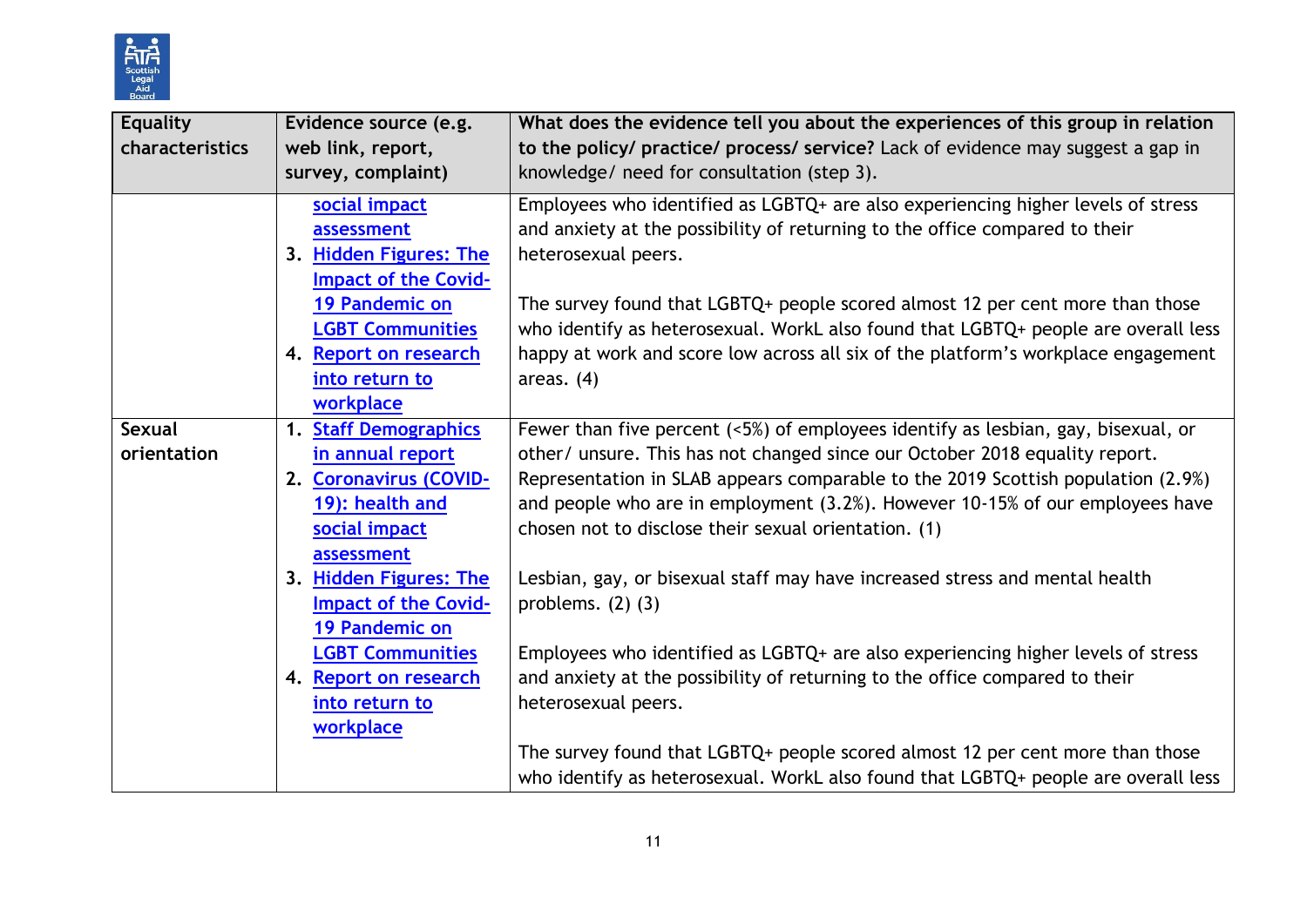

| Evidence source (e.g.<br>web link, report,<br>survey, complaint) | What does the evidence tell you about the experiences of this group in relation<br>to the policy/ practice/ process/ service? Lack of evidence may suggest a gap in<br>knowledge/ need for consultation (step 3).                                                                                                                                                                                                                                                                                                                                                                                                                                                      |
|------------------------------------------------------------------|------------------------------------------------------------------------------------------------------------------------------------------------------------------------------------------------------------------------------------------------------------------------------------------------------------------------------------------------------------------------------------------------------------------------------------------------------------------------------------------------------------------------------------------------------------------------------------------------------------------------------------------------------------------------|
|                                                                  | happy at work and score low across all six of the platform's workplace engagement<br>areas. $(4)$                                                                                                                                                                                                                                                                                                                                                                                                                                                                                                                                                                      |
| <b>Staff Demographics</b><br>$\mathbf{1}$ .<br>in annual report  | The number of employees identifying as Christian (35-40%) is lower than that<br>reported for the Scottish population in 2019 (42.5%) but comparable to those in<br>employment (36.4%). The percentage of SLAB employees declaring no religion (45-<br>50%) is lower than the 2019 Scottish population (53.7%) and significantly lower than<br>those in employment (60%). The number of employees identifying with other<br>religions (collating Buddhist, Hindu, Muslim and others e.g. Jewish) is <5%, in line<br>with the 2019 national profile of 3.1%. Our 'prefer not to say' figure is relatively<br>high at 15-20% which represents a gap in our knowledge. (1) |
| 1. SLAB internal data<br>2. NHS                                  | SLAB has around 10 employees who are pregnant or are on maternity leave. (1)<br>People who are pregnant are in the list of moderate risk of COVID 19 due to the<br>impact and other complications. People who are pregnant don't appear to be more<br>susceptible to coronavirus (COVID-19) than the general population, but are<br>generally more susceptible to infection. It is recommended to have the Covid-19<br>vaccine while pregnant to protect against known risks of coronavirus while<br>pregnant. (2)                                                                                                                                                     |
|                                                                  | None known                                                                                                                                                                                                                                                                                                                                                                                                                                                                                                                                                                                                                                                             |
| 1. SLAB internal data<br><b>SLAB literature</b><br>2.<br>review  | We know that 5-10% of all staff members declare they are care-experienced. (1)<br>We know that care experienced people are more likely to experience mental health<br>problems. (2)                                                                                                                                                                                                                                                                                                                                                                                                                                                                                    |
|                                                                  |                                                                                                                                                                                                                                                                                                                                                                                                                                                                                                                                                                                                                                                                        |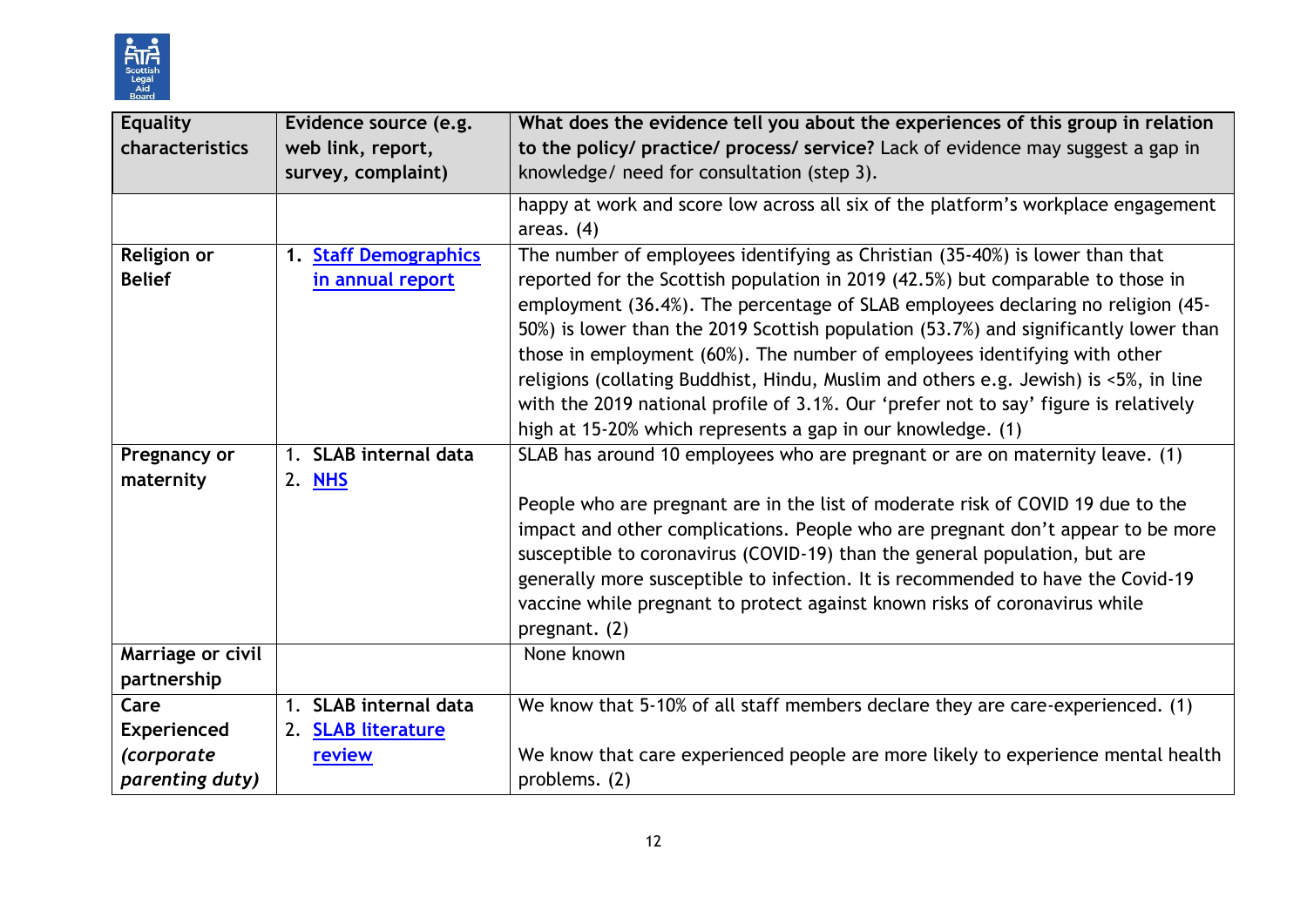

**2.2 Using the information above and your knowledge of the policy/ practice/ process/ service, summarise your overall assessment of how important and relevant the policy/ practice/ process/ service is likely to be for equality groups.**

The policy will impact on most equality groups and will be of direct relevance to many, due to the differential impact and experience of Covid-19 and evidence on differential attitudes towards return to the office.

| Outcome of Step 2 following initial evidence gathering and         | Yes/No              | Next steps                                         |
|--------------------------------------------------------------------|---------------------|----------------------------------------------------|
| relevance to equality characteristics                              | $(Y \text{ or } N)$ |                                                    |
| There is no relevance to equality or our corporate parenting       | N                   | Proceed to Step 5: agree with decision makers      |
| duties                                                             |                     | that no EqIA is required based on current evidence |
| There is relevance to some or all of the equality groups and/      |                     | Proceed to Step 3: complete full EqIA              |
| or our corporate parenting duties                                  |                     |                                                    |
| It is unclear if there is relevance to some or all of the equality | N                   | Proceed to Step 3: complete full EqIA              |
| groups and/ or our corporate parenting duties                      |                     |                                                    |

**2.3 Outcome of step 2 and next steps. Complete the table below to inform the next stage of the EqIA process.**

## **Step 3 – stakeholder involvement and consultation**

This step will help you to address any gaps in evidence identified in Step 2. Speaking to people who will be affected by your policy/ practice/ process/ service can help clarify the impact it will have on different equality groups.

**Remember that sufficient evidence is required for you to show 'due regard' to the likely or actual impact of your policy/ practice/ process/ service on equality groups. An inadequate analysis in an assessment may mean failure to meet the general duty**.

The Policy and Development team can help to identify appropriate ways to engage with external groups or to undertake research to fill evidence gaps.

**3.1 Do you/did you have any consultation or involvement planned for this policy/ practice/ process/ service?**  Yes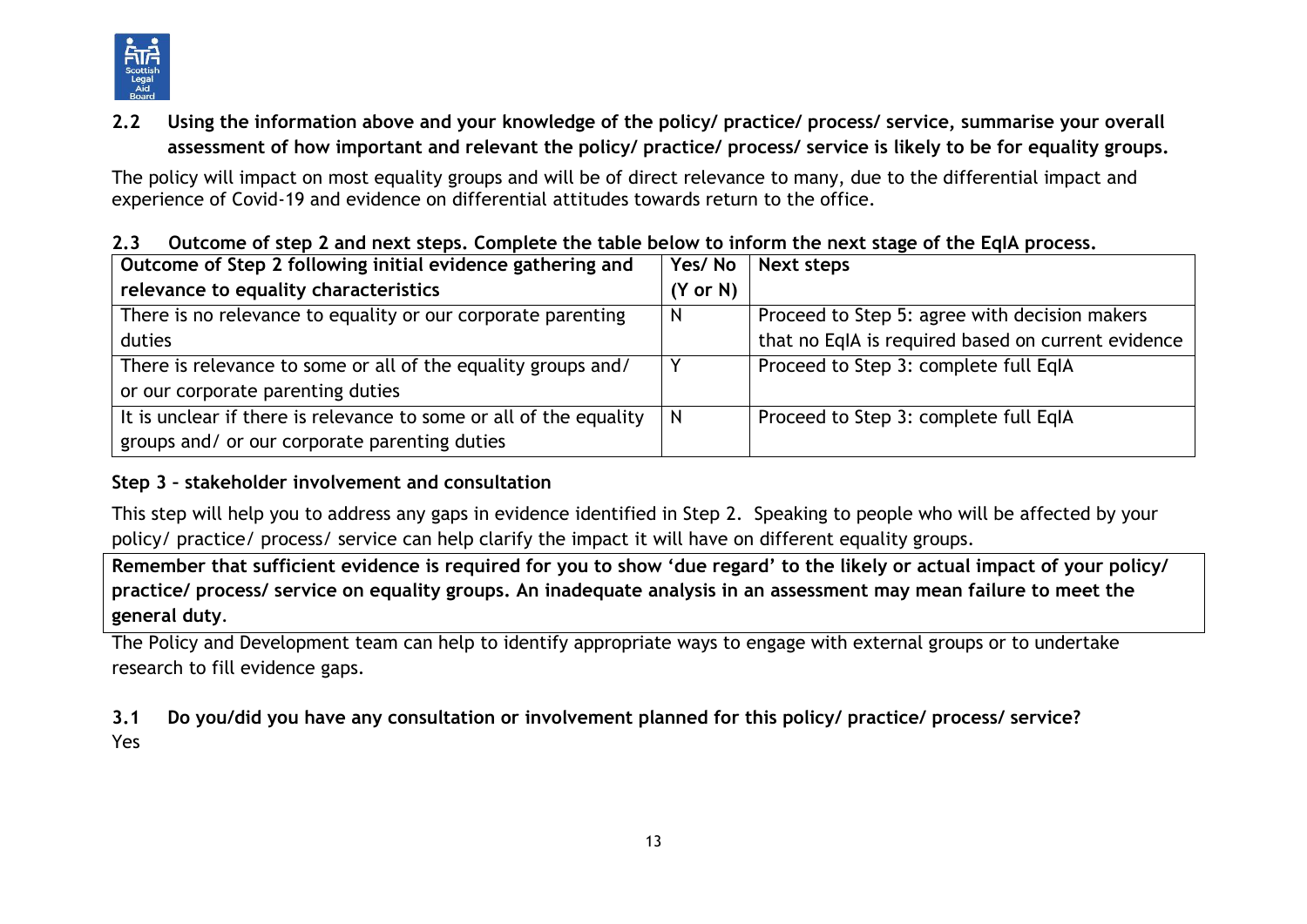

**3.2 List all the stakeholder groups that you will talk to about this policy/ practice/ process/ service.** 

Staff. GMB Union.

**3.3 What did you learn from the consultation/ involvement? Remember to record relevant actions in the assessment action log.**

The staff consultation has given us a number of areas to consider in relation to the health and safety category (D) and the wellbeing grouping (E).

Most respondents felt the policy and the guidance were clear and easy to understand, with a minority providing comments on the policy and the accompanying office guidance. The office guidance is not covered by the return to workplace policy, although it is key to how people perceive the policy.

In terms of the return to workplace policy itself, the main theme was around the implementation of the policy in respect of concerns around identification or allocation to Groups D & E. Group D encompasses return to workplace on the grounds of health and safety concerns at home, with Group E covering return to workplace on grounds that wellbeing is negatively impacted by working from home.

Issues relating to allocating people to groups in the policy included specific concerns about data protection: *there is no information about how the assessment of individuals will be done & by whom; there is a suggestion that a further party will then be granted access to who is in each group to allow them to prioritise if there is over-subscription. This raises big concerns over data protection.*

The need for individual assessments of need was identified by respondents, both generally (*consulting with each employee*) and for specific characteristics (*mental health and wellbeing need to be taken into consideration*). It was noted that individuals with the same characteristics may have different workplace preferences (*some may be struggling with home working but equally some may be struggling with the thought of having to return to office based*).

The potential difficulties of providing information for the assessment of need process were also noted (*unreasonable burden being placed on all staff to disclose personal equality related information to gain access to the office …it's not clear who is going to see or assess that information).* As was the assessment process itself (c*areful consideration should be given to how we will assess which band for returning to work a person falls into*).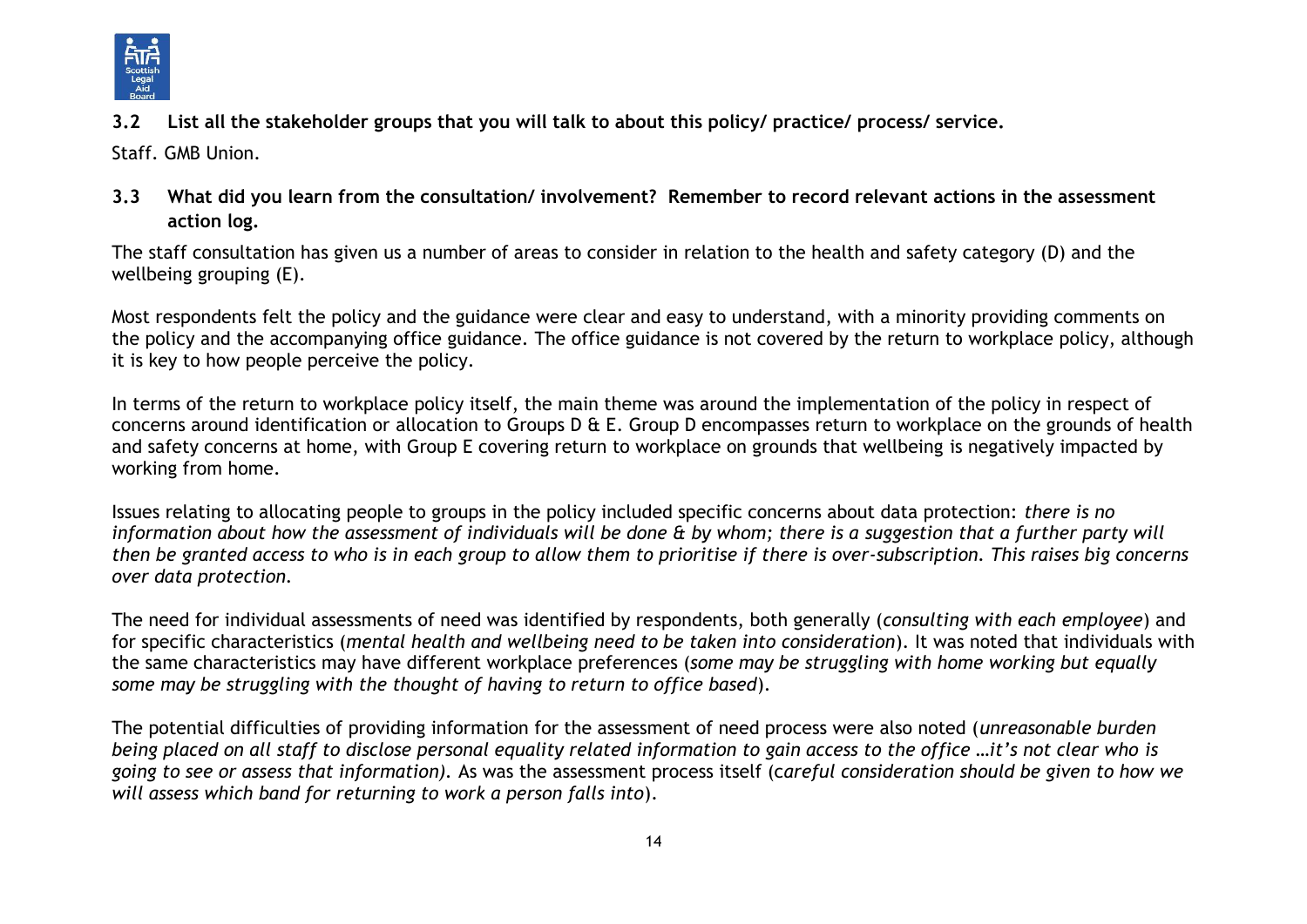

A few health related issues were raised, most of these were framed as reasons not to return to the workplace (travel on public transport, those with asthma and additional dangers to them if are infected). General wellbeing was given as a reason to return.

The overall thrust of the policy was queried by some respondents, which this quotation illustrates:

 *The policy is all based on reasons for attending the office there is nothing on reasons for not attending the office* (working from home policy).

A range of potential impacts for different equality groups were raised in relation to how the accompanying office guidance would affect people's ability to return to the workplace or to gain the benefits intended from a return, with a focus on age, disability, race and pregnancy.

# **Step 4 - Impact on equality groups and steps to address these**

You must consider the three aims of the general duty for each protected characteristic. The following questions will help:

- **Is there potential for discrimination, victimisation, harassment or other unlawful conduct that is prohibited under the Equality Act 2010?** How will this be mitigated?
- **Is there potential to advance equality of opportunity between people who share a characteristic and those who do not?** How can this be achieved?
- **Is there potential for developing good relations between people who share a relevant protected characteristic and those who do not?** How can this be achieved?
- **4.1 Does the policy/ practice/ process/ service have any impacts (whether intended or unintended, positive or negative) on any of the equality characteristics?**

| Age            | Place 'X' in the relevant box(es) $\vert$ |                 |           | Describe the changes or actions (if any) you plan to take.     |
|----------------|-------------------------------------------|-----------------|-----------|----------------------------------------------------------------|
|                | <b>Positive</b>                           | <b>Negative</b> | <b>No</b> | E.g. to mitigate any impact, maximise the positive impact, or  |
|                | impact                                    | impact          | impact    | record your justification to not make changes despite the      |
|                |                                           |                 |           | potential for adverse impact.                                  |
| potential for  | x                                         | x               |           | The role based reasons for working from an office could be in  |
| discrimination |                                           |                 |           | conflict with the person's increased risk from Covid-19 due to |
|                |                                           |                 |           | being older. The policy mitigates this by including the need   |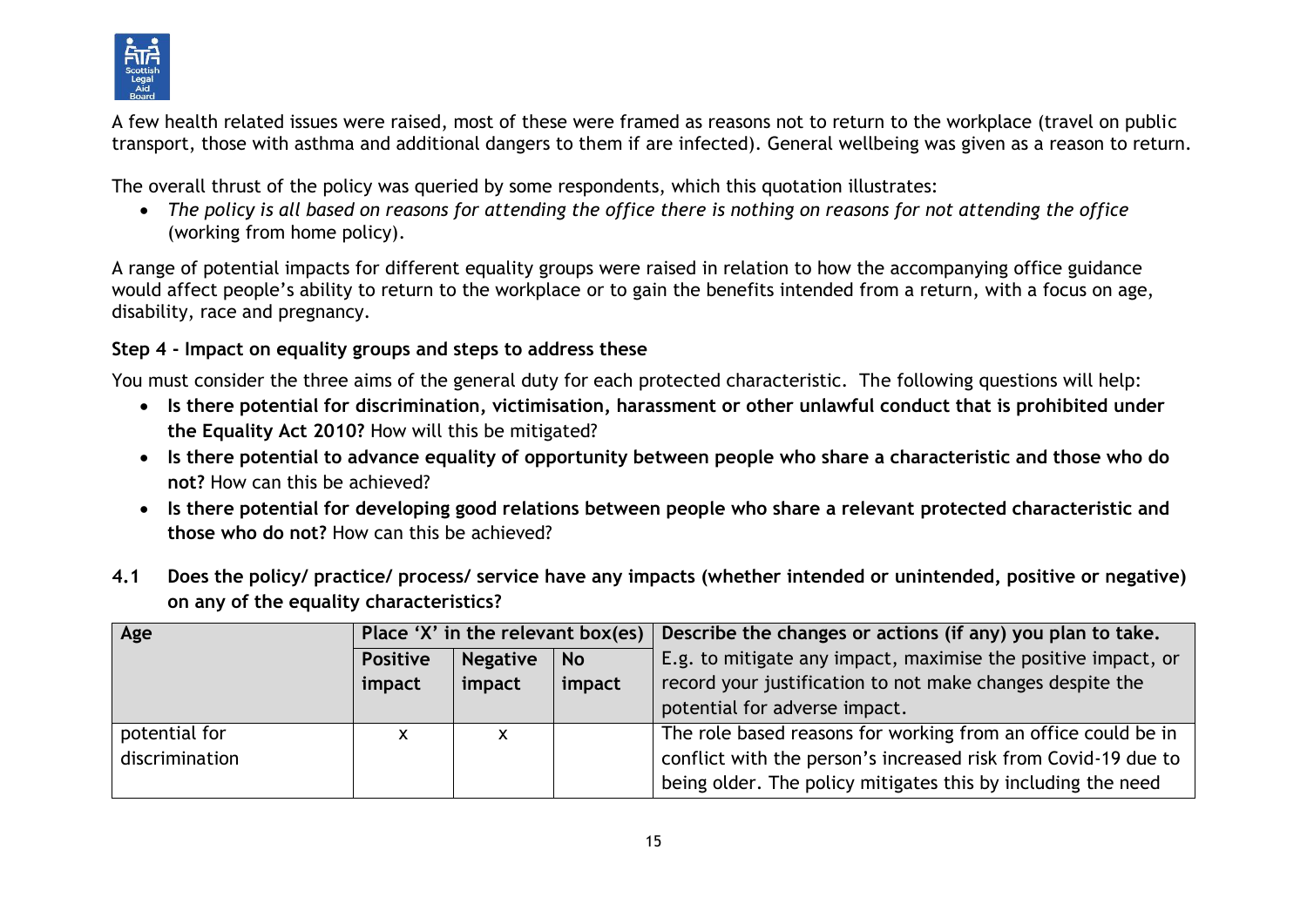

|                                                 |              |              | for a personal and place based risk assessment to be<br>undertaken.                                                                                                                                                                                                                                          |
|-------------------------------------------------|--------------|--------------|--------------------------------------------------------------------------------------------------------------------------------------------------------------------------------------------------------------------------------------------------------------------------------------------------------------|
|                                                 |              |              | The inclusion of balancing factors between role based need<br>and personal/ place based risk assessment should be made<br>explicit in the policy. The policy should be explicit that return<br>to workplace is only applied if it is practicable and accords<br>with our general duty of care towards staff. |
|                                                 |              |              | Younger people are less likely to be at risk of severe illness if<br>they contract Covid-19, but are more likely to be in<br>unsuitable accommodation, experience mental health issues<br>and to desire a return to workplace. The wellbeing and health<br>and safety categories cover these factors.        |
|                                                 |              |              | The policy should be clarified to demonstrate that the health<br>and safety category is about better management of health<br>and safety, rather than the home environment being unsafe.                                                                                                                      |
| potential for developing<br>good relations      |              | $\mathsf{x}$ |                                                                                                                                                                                                                                                                                                              |
| potential to advance<br>equality of opportunity | $\mathsf{x}$ |              | Ensure managers have guidance for return to work/work from<br>home conversations, which support work/personal<br>circumstances and enhances the health and wellbeing of<br>employees.                                                                                                                        |
|                                                 |              |              | Policy or associated guidance should either explicitly set out<br>how sensitive personal data is managed to encourage all<br>people who would benefit from participation in a return to                                                                                                                      |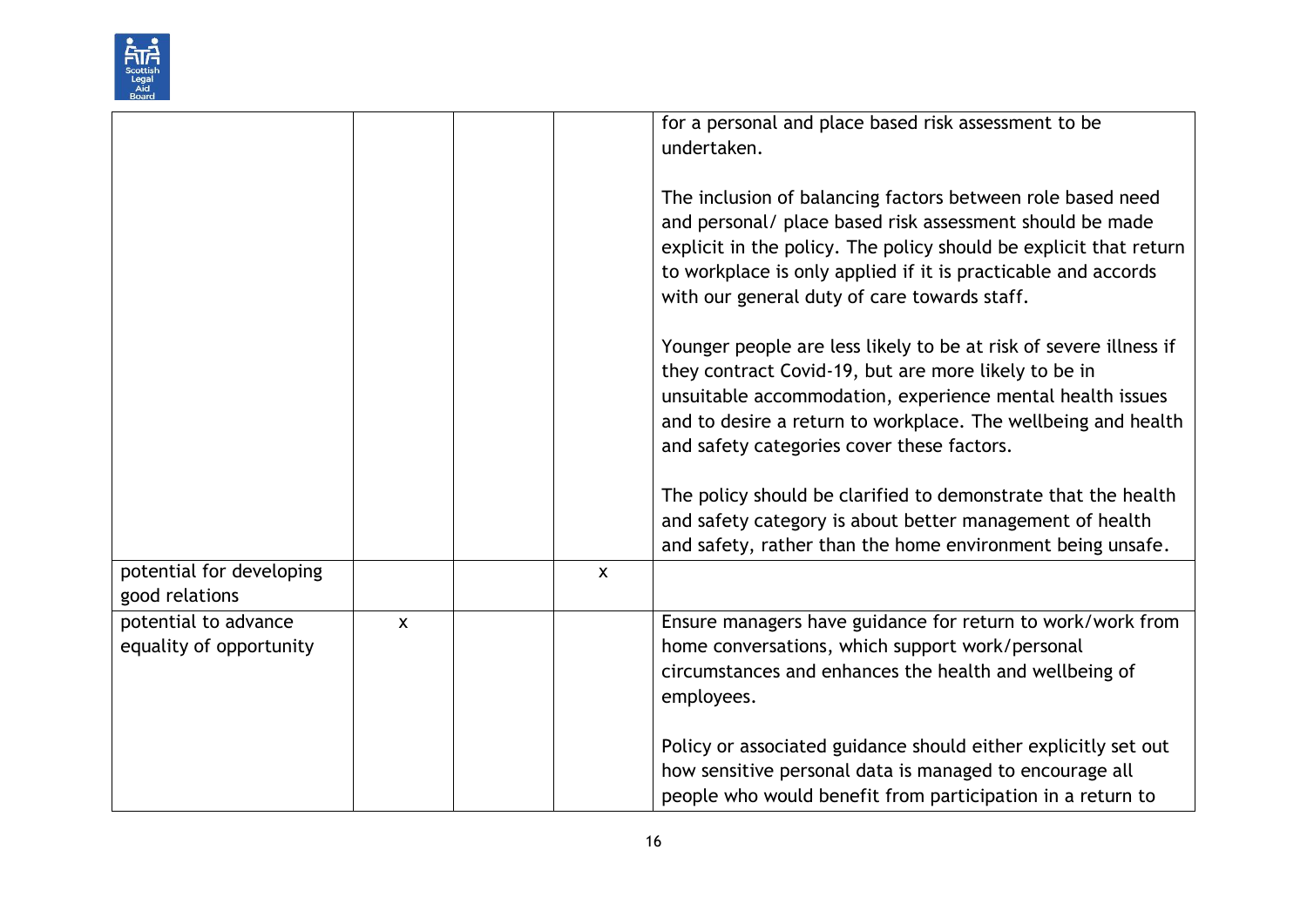

|  | workplace category to take it up, or refine the number of   |
|--|-------------------------------------------------------------|
|  | categories to avoid speculation about possible impact of    |
|  | protected characteristics on the exception that applies-    |
|  | especially important if prioritisation of groups is needed. |
|  |                                                             |
|  | We propose reducing the number of categories.               |

| Sex            | Place 'X' in the relevant box(es) |                 |           | Describe the changes or actions (if any) you plan to take.                                                                                                                                                                                                                                                                                                                                                                                                  |
|----------------|-----------------------------------|-----------------|-----------|-------------------------------------------------------------------------------------------------------------------------------------------------------------------------------------------------------------------------------------------------------------------------------------------------------------------------------------------------------------------------------------------------------------------------------------------------------------|
|                | <b>Positive</b>                   | <b>Negative</b> | <b>No</b> | E.g. to mitigate any impact, maximise the positive impact, or                                                                                                                                                                                                                                                                                                                                                                                               |
|                | <i>impacts</i>                    | impacts         | impact    | record your justification to not make changes despite the                                                                                                                                                                                                                                                                                                                                                                                                   |
|                |                                   |                 |           | potential for adverse impact.                                                                                                                                                                                                                                                                                                                                                                                                                               |
| potential for  | <b>X</b>                          |                 |           | Assessment of Health & safety at home could be considered to                                                                                                                                                                                                                                                                                                                                                                                                |
| discrimination |                                   |                 |           | encourage people to disclose where they are at risk e.g. from                                                                                                                                                                                                                                                                                                                                                                                               |
|                |                                   |                 |           | domestic abuse, whilst acknowledging this is very hard to                                                                                                                                                                                                                                                                                                                                                                                                   |
|                |                                   |                 |           | disclose. Categories of essential workers could be extended to                                                                                                                                                                                                                                                                                                                                                                                              |
|                |                                   |                 |           | include these unseen personal safety risks.                                                                                                                                                                                                                                                                                                                                                                                                                 |
|                |                                   |                 |           | Men are more at risk of severe illness from Covid-19. The role<br>based reasons for working from an office could be in conflict<br>with the person's increased risk from Covid-19 due to being<br>male. Women are more likely to be anxious about a return to<br>the office and to undertake more unpaid caring that could<br>constrain their ability to return to the workplace. The policy<br>mitigates these issues by including the need for a personal |
|                |                                   |                 |           | and place based risk assessment to be undertaken.                                                                                                                                                                                                                                                                                                                                                                                                           |
|                |                                   |                 |           | The inclusion of balancing factors between role based need                                                                                                                                                                                                                                                                                                                                                                                                  |
|                |                                   |                 |           | and personal/ place based risk assessment should be made                                                                                                                                                                                                                                                                                                                                                                                                    |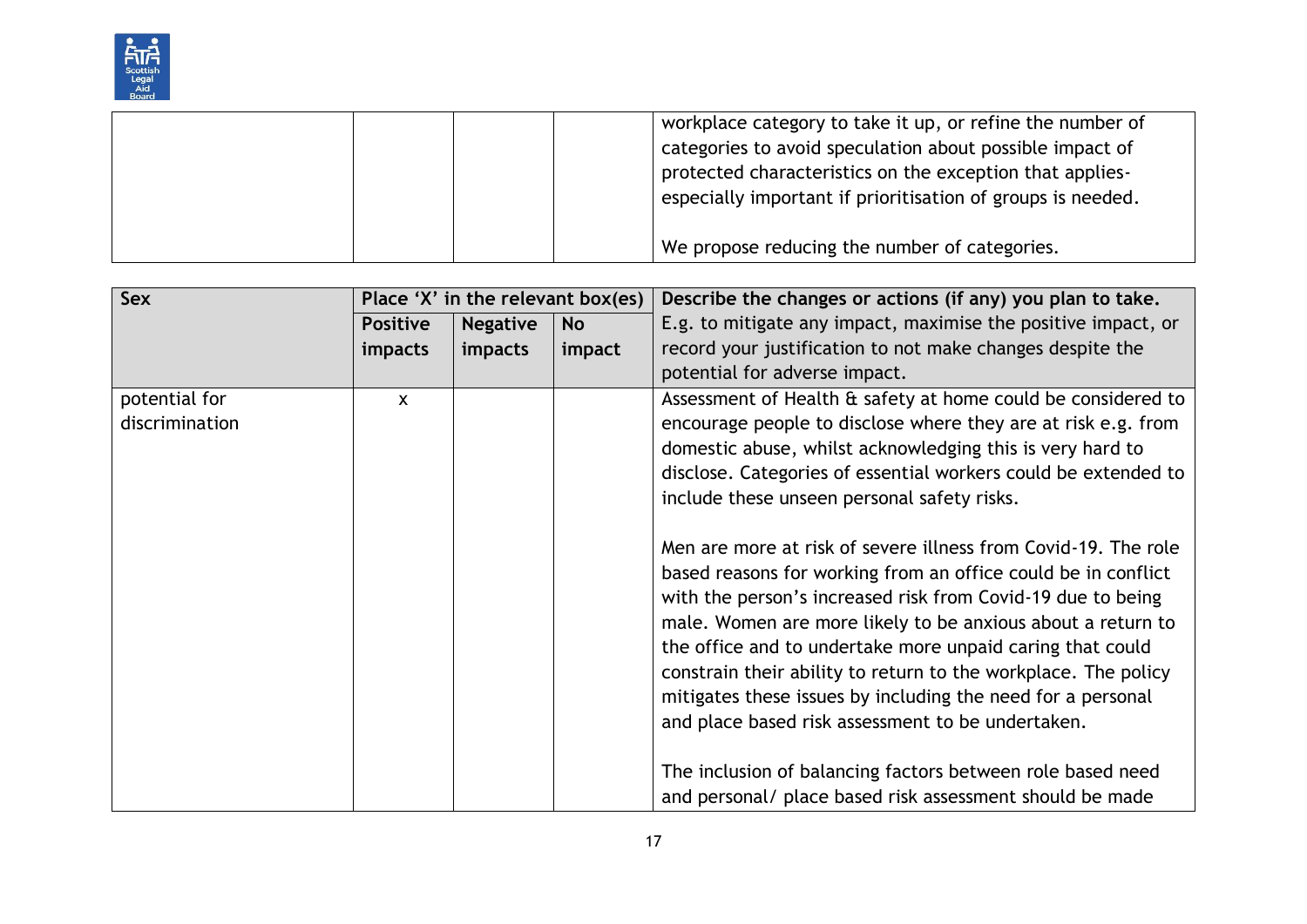

|                                                 |   |                           | explicit in the policy. The policy should be explicit that return<br>to workplace is only applied if it is practicable and accords<br>with our general duty of care towards staff.<br>The policy should be clarified to demonstrate that the health<br>and safety category is about better management of health<br>and safety, rather than the home environment being unsafe.                                                                                                                                                                                                                                                                                                            |
|-------------------------------------------------|---|---------------------------|------------------------------------------------------------------------------------------------------------------------------------------------------------------------------------------------------------------------------------------------------------------------------------------------------------------------------------------------------------------------------------------------------------------------------------------------------------------------------------------------------------------------------------------------------------------------------------------------------------------------------------------------------------------------------------------|
| potential for developing<br>good relations      |   | $\boldsymbol{\mathsf{x}}$ |                                                                                                                                                                                                                                                                                                                                                                                                                                                                                                                                                                                                                                                                                          |
| potential to advance<br>equality of opportunity | X |                           | Ensure managers have guidance for return to work/working<br>from home conversations, which support work/personal<br>circumstances and enhances the health and wellbeing of<br>employees.<br>Policy or associated guidance should either explicitly set out<br>how sensitive personal data is managed to encourage all<br>people who would benefit from participation in a return to<br>workplace category to take it up, or refine the number of<br>categories to avoid speculation about possible impact of<br>protected characteristics on the exception that applies-<br>especially important if prioritisation of groups is needed.<br>We propose reducing the number of categories. |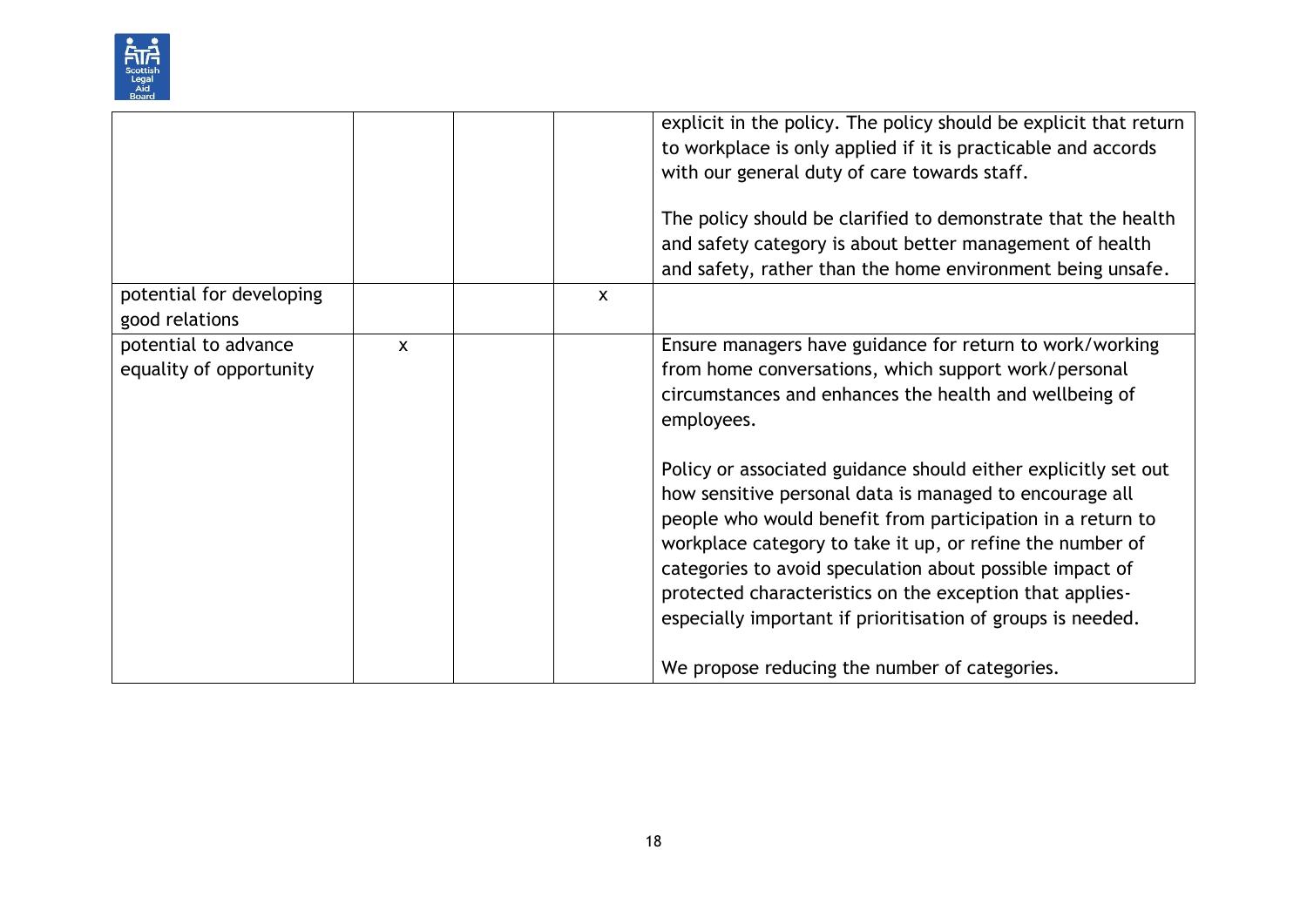

| <b>Disability</b>               |                 | Place 'X' in the relevant box(es) |           | Describe the changes or actions (if any) you plan to take.                                                                                                                                                                                                                                                                                                                                                                                                                                                                                                                                                                                                                                                                                                                                                                                                                                                                                                                  |
|---------------------------------|-----------------|-----------------------------------|-----------|-----------------------------------------------------------------------------------------------------------------------------------------------------------------------------------------------------------------------------------------------------------------------------------------------------------------------------------------------------------------------------------------------------------------------------------------------------------------------------------------------------------------------------------------------------------------------------------------------------------------------------------------------------------------------------------------------------------------------------------------------------------------------------------------------------------------------------------------------------------------------------------------------------------------------------------------------------------------------------|
|                                 | <b>Positive</b> | <b>Negative</b>                   | No impact | E.g. to mitigate any impact, maximise the positive impact, or                                                                                                                                                                                                                                                                                                                                                                                                                                                                                                                                                                                                                                                                                                                                                                                                                                                                                                               |
|                                 | impacts         | impacts                           |           | record your justification to not make changes despite the                                                                                                                                                                                                                                                                                                                                                                                                                                                                                                                                                                                                                                                                                                                                                                                                                                                                                                                   |
|                                 |                 |                                   |           | potential for adverse impact.                                                                                                                                                                                                                                                                                                                                                                                                                                                                                                                                                                                                                                                                                                                                                                                                                                                                                                                                               |
| potential for<br>discrimination | $\mathsf{x}$    |                                   |           | The role based reasons for working from an office could be in<br>conflict with the person's increased risk from Covid-19 due to<br>having a disability. The policy mitigates this by including the<br>need for a personal and place based risk assessment to be<br>undertaken.<br>The inclusion of balancing factors between role based need<br>and personal/ place based risk assessment should be made<br>explicit in the policy. The policy should be explicit that return<br>to workplace is only applied if it is practicable and accords<br>with our general duty of care towards staff.<br>Conversely, some people with disabilities - especially mental<br>health disability - may benefit from working in an office<br>environment. This is covered by the health and safety and<br>wellbeing categories. The policy should be clarified to<br>demonstrate that the health and safety category is about<br>better management of health and safety, rather than the |
| potential for                   | $\mathsf{x}$    |                                   |           | home environment being unsafe.<br>The policy is designed to let people back into the office who                                                                                                                                                                                                                                                                                                                                                                                                                                                                                                                                                                                                                                                                                                                                                                                                                                                                             |
| developing good                 |                 |                                   |           | are currently negatively affected from prolonged                                                                                                                                                                                                                                                                                                                                                                                                                                                                                                                                                                                                                                                                                                                                                                                                                                                                                                                            |
| relations                       |                 |                                   |           | homeworking as well as for productivity reasons. However,                                                                                                                                                                                                                                                                                                                                                                                                                                                                                                                                                                                                                                                                                                                                                                                                                                                                                                                   |
|                                 |                 |                                   |           | this does not mean that all staff affected with poorer                                                                                                                                                                                                                                                                                                                                                                                                                                                                                                                                                                                                                                                                                                                                                                                                                                                                                                                      |
|                                 |                 |                                   |           | wellbeing are being classed as disabled, but consideration of                                                                                                                                                                                                                                                                                                                                                                                                                                                                                                                                                                                                                                                                                                                                                                                                                                                                                                               |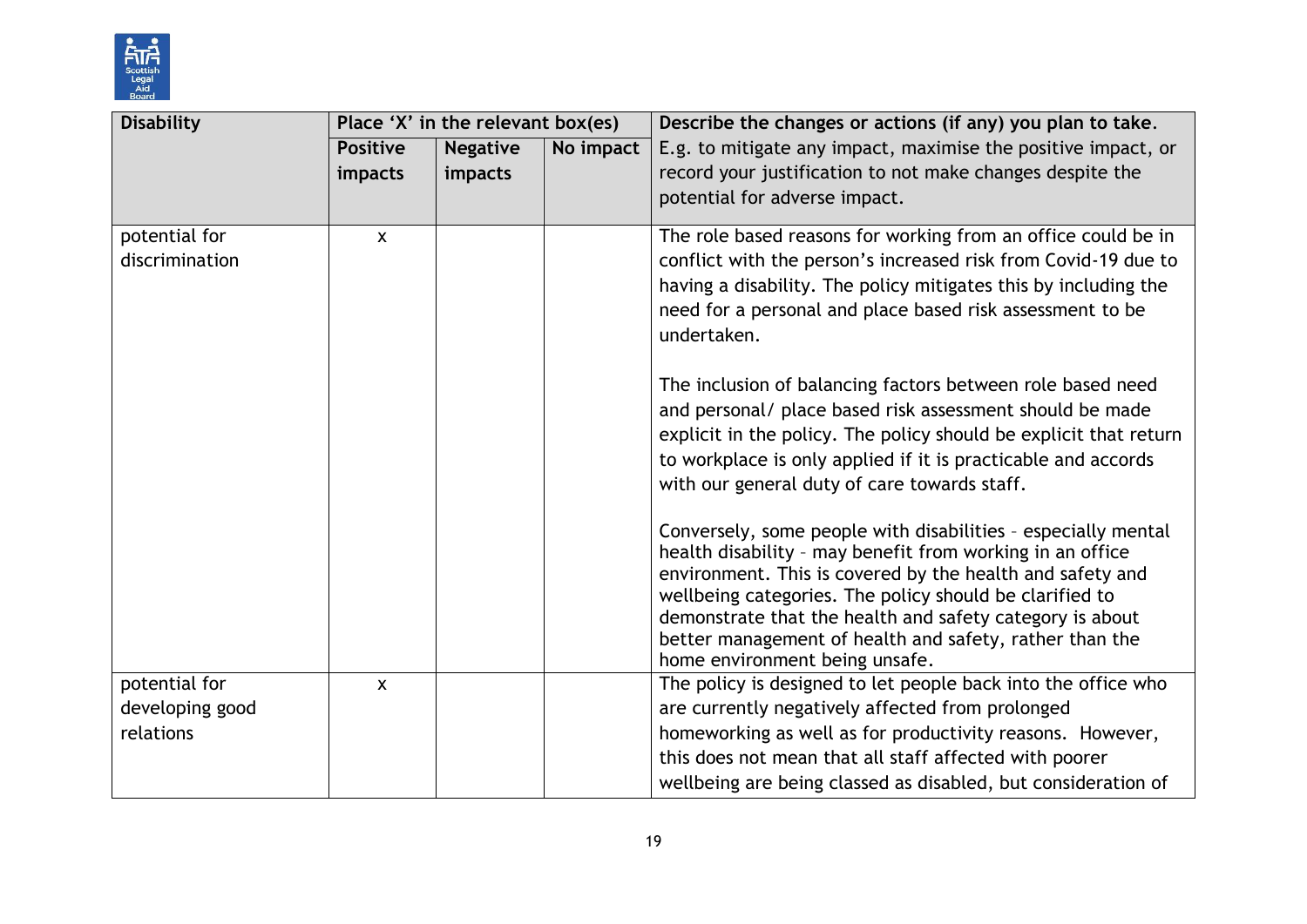

|                                                 |              | Health and Wellbeing are being prioritised. For the majority of<br>staff members working from home will remain the default.                                                                                                                                                                                                                                                                                                                 |
|-------------------------------------------------|--------------|---------------------------------------------------------------------------------------------------------------------------------------------------------------------------------------------------------------------------------------------------------------------------------------------------------------------------------------------------------------------------------------------------------------------------------------------|
| potential to advance<br>equality of opportunity | $\mathsf{x}$ | Ensure managers have guidance for return to work/working<br>from home conversations, which support work/personal<br>circumstances and enhances the health and wellbeing of<br>employees.                                                                                                                                                                                                                                                    |
|                                                 |              | Policy or associated guidance should either explicitly set out<br>how sensitive personal data is managed to encourage all<br>people who would benefit from participation in a return to<br>workplace category to take it up, or refine the number of<br>categories to avoid speculation about possible impact of<br>protected characteristics on the exception that applies-<br>especially important if prioritisation of groups is needed. |
|                                                 |              | We propose reducing the number of categories.                                                                                                                                                                                                                                                                                                                                                                                               |
|                                                 |              | Ensure managers have guidance for return to work/working<br>from home conversations, which support work/personal<br>circumstances and enhances the health and wellbeing of<br>employees.                                                                                                                                                                                                                                                    |
|                                                 |              | The policy is designed to let people back into the office who<br>are currently unable to work or suffering from prolonged<br>homeworking as well as for productivity reasons. For the<br>majority of staff members working from home will remain the<br>default.                                                                                                                                                                            |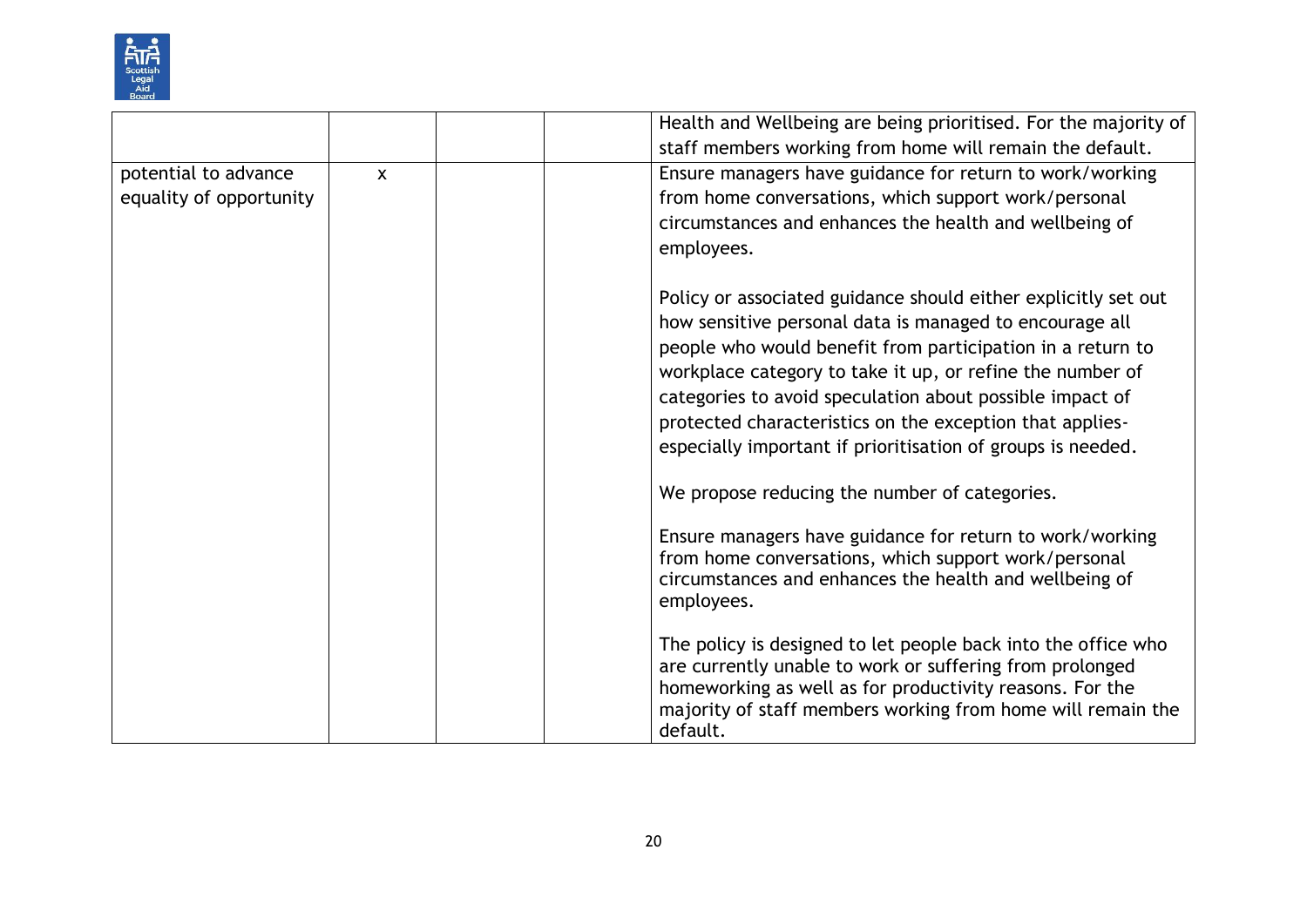

| <b>Gender Reassignment</b> | Place 'X' in the relevant box(es) |                 |              | Describe the changes or actions (if any) you plan to take.    |
|----------------------------|-----------------------------------|-----------------|--------------|---------------------------------------------------------------|
|                            | <b>Positive</b>                   | <b>Negative</b> | No impact    | E.g. to mitigate any impact, maximise the positive impact, or |
|                            | impacts                           | impacts         |              | record your justification to not make changes despite the     |
|                            |                                   |                 |              | potential for adverse impact.                                 |
| potential for              |                                   |                 | $\mathsf{x}$ | Evidence indicates that impact on this equality group is most |
| discrimination             |                                   |                 |              | likely through differential experience of mental health. That |
| potential for              |                                   |                 | $\mathsf{x}$ | is covered in the disability section.                         |
| developing good            |                                   |                 |              |                                                               |
| relations                  |                                   |                 |              |                                                               |
| potential to advance       |                                   |                 | X            |                                                               |
| equality of opportunity    |                                   |                 |              |                                                               |
|                            |                                   |                 |              |                                                               |

| Race                            |                 | Place 'X' in the relevant box(es) |           | Describe the changes or actions (if any) you plan to take.                                                                                                                                                                                                                                                                                                                                                                                                                                                                                                       |
|---------------------------------|-----------------|-----------------------------------|-----------|------------------------------------------------------------------------------------------------------------------------------------------------------------------------------------------------------------------------------------------------------------------------------------------------------------------------------------------------------------------------------------------------------------------------------------------------------------------------------------------------------------------------------------------------------------------|
|                                 | <b>Positive</b> | <b>Negative</b>                   | No impact | E.g. to mitigate any impact, maximise the positive impact, or                                                                                                                                                                                                                                                                                                                                                                                                                                                                                                    |
|                                 | <i>impacts</i>  | impacts                           |           | record your justification to not make changes despite the                                                                                                                                                                                                                                                                                                                                                                                                                                                                                                        |
|                                 |                 |                                   |           | potential for adverse impact.                                                                                                                                                                                                                                                                                                                                                                                                                                                                                                                                    |
| potential for<br>discrimination | X               | X.                                |           | The role based reasons for working from an office could be in<br>conflict with the person's increased risk from Covid-19 due to<br>their ethnic background. Minority ethnic employees may be<br>more anxious about a return to the office. The policy<br>mitigates this by including the need for a personal and place<br>based risk assessment to be undertaken.<br>The inclusion of balancing factors between role based need<br>and personal/ place based risk assessment should be made<br>explicit in the policy. The policy should be explicit that return |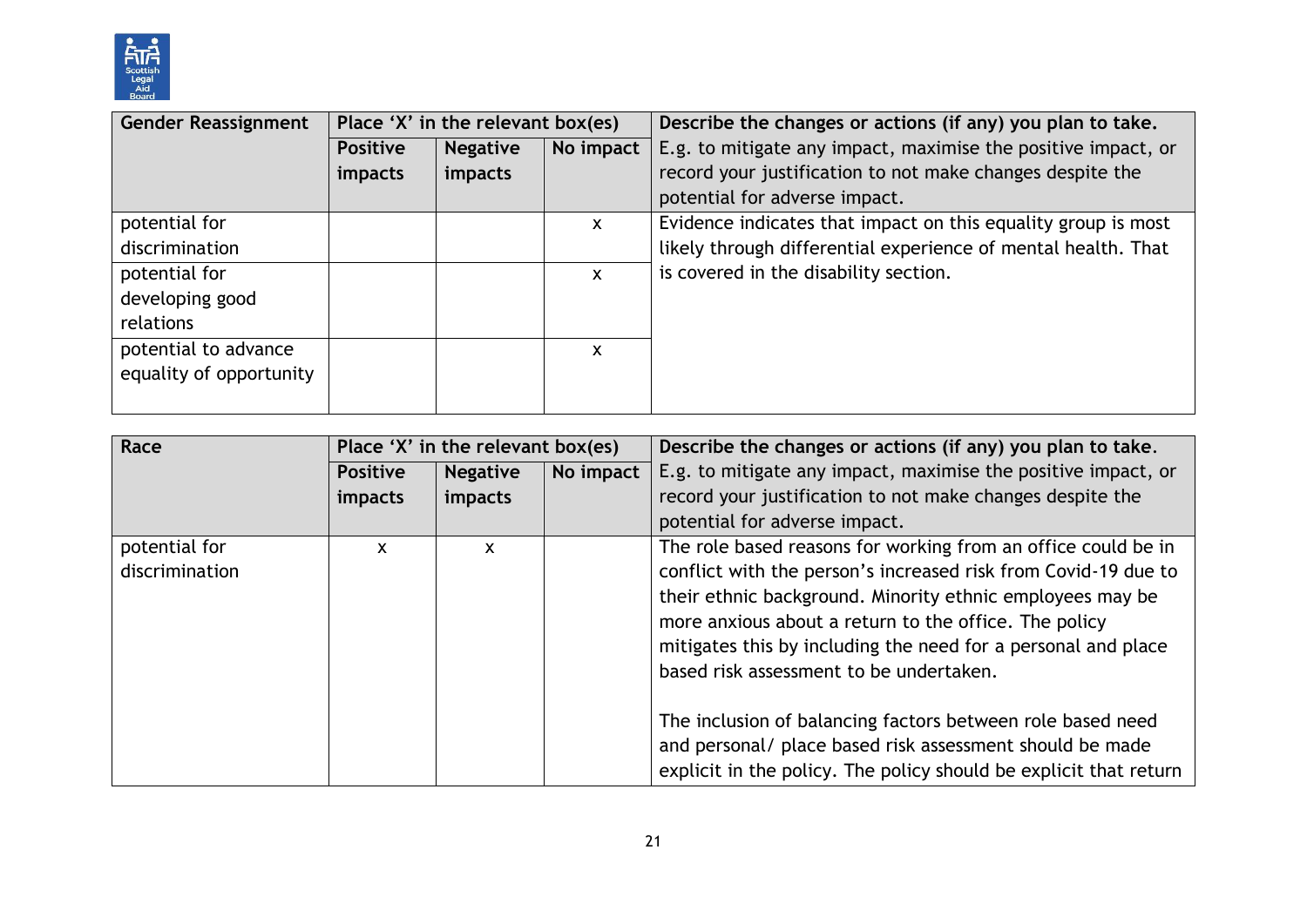

|                                                 |              |              | to workplace is only applied if it is practicable and accords<br>with our general duty of care towards staff.                                                                                                                                                                                                                                                                                                                                                                                                                                                                                                                                                                                                                                                     |
|-------------------------------------------------|--------------|--------------|-------------------------------------------------------------------------------------------------------------------------------------------------------------------------------------------------------------------------------------------------------------------------------------------------------------------------------------------------------------------------------------------------------------------------------------------------------------------------------------------------------------------------------------------------------------------------------------------------------------------------------------------------------------------------------------------------------------------------------------------------------------------|
| potential for<br>developing good<br>relations   |              | $\mathsf{x}$ |                                                                                                                                                                                                                                                                                                                                                                                                                                                                                                                                                                                                                                                                                                                                                                   |
| potential to advance<br>equality of opportunity | $\mathsf{x}$ |              | Ensure managers have guidance for return to work/working<br>from home conversations, which support work/personal<br>circumstances and enhances the health and wellbeing of<br>employees including additional risk or perceived risk for<br>minority ethnic staff.<br>Policy or associated guidance should either explicitly set out<br>how sensitive personal data is managed to encourage all<br>people who would benefit from participation in a return to<br>workplace category to take it up, or refine the number of<br>categories to avoid speculation about possible impact of<br>protected characteristics on the exception that applies-<br>especially important if prioritisation of groups is needed.<br>We propose reducing the number of categories. |

| Religion or Belief | Place 'X' in the relevant box(es)               |         |   | Describe the changes or actions (if any) you plan to take.    |
|--------------------|-------------------------------------------------|---------|---|---------------------------------------------------------------|
|                    | No impact<br><b>Positive</b><br><b>Negative</b> |         |   | E.g. to mitigate any impact, maximise the positive impact, or |
|                    | impacts                                         | impacts |   | record your justification to not make changes despite the     |
|                    |                                                 |         |   | potential for adverse impact.                                 |
| potential for      |                                                 |         | X |                                                               |
| discrimination     |                                                 |         |   |                                                               |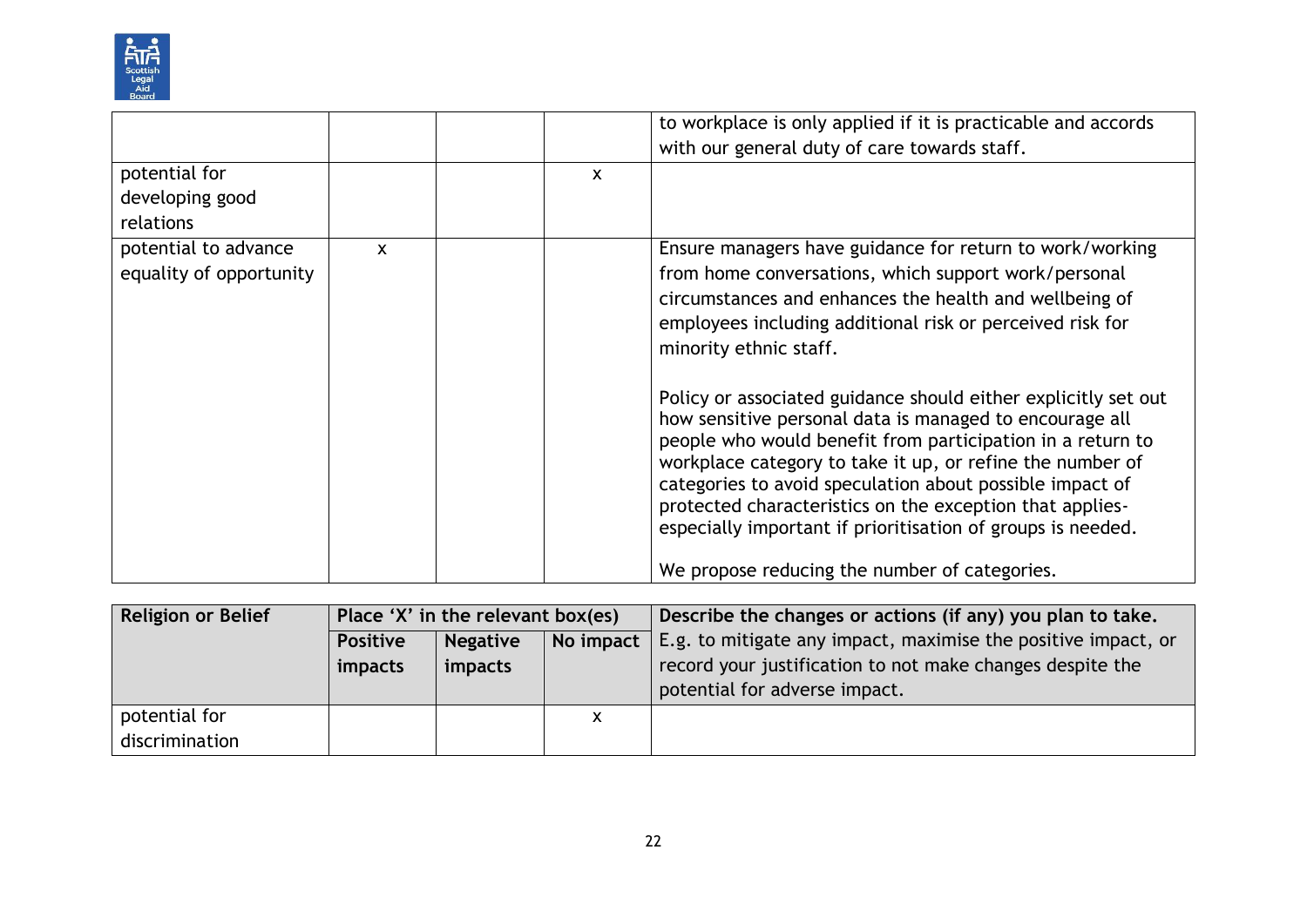

| potential for           |  | ́ |  |
|-------------------------|--|---|--|
| developing good         |  |   |  |
| relations               |  |   |  |
| potential to advance    |  | ́ |  |
| equality of opportunity |  |   |  |

| <b>Sexual Orientation</b> | Place 'X' in the relevant box(es) |                 |              | Describe the changes or actions (if any) you plan to take.    |
|---------------------------|-----------------------------------|-----------------|--------------|---------------------------------------------------------------|
|                           | <b>Positive</b>                   | <b>Negative</b> | No impact    | E.g. to mitigate any impact, maximise the positive impact, or |
|                           | impacts                           | impacts         |              | record your justification to not make changes despite the     |
|                           |                                   |                 |              | potential for adverse impact.                                 |
| potential for             |                                   |                 | $\mathsf{x}$ | Evidence indicates that impact on this equality group is most |
| discrimination            |                                   |                 |              | likely through differential experience of mental health. That |
| potential for             |                                   |                 | $\mathsf{x}$ | is covered in the disability section.                         |
| developing good           |                                   |                 |              |                                                               |
| relations                 |                                   |                 |              |                                                               |
| potential to advance      |                                   |                 | x            |                                                               |
| equality of opportunity   |                                   |                 |              |                                                               |

|                | Pregnancy & Maternity   Place 'X' in the relevant box(es) |                 |           | Describe the changes or actions (if any) you plan to take.    |
|----------------|-----------------------------------------------------------|-----------------|-----------|---------------------------------------------------------------|
|                | <b>Positive</b>                                           | <b>Negative</b> | No impact | E.g. to mitigate any impact, maximise the positive impact, or |
|                | impacts                                                   | impacts         |           | record your justification to not make changes despite the     |
|                |                                                           |                 |           | potential for adverse impact.                                 |
| potential for  | X                                                         |                 |           | The role based reasons for working from an office could be in |
| discrimination |                                                           |                 |           | conflict with the person's perception of increased risk from  |
|                |                                                           |                 |           | Covid-19 due to being pregnant. The policy mitigates this by  |
|                |                                                           |                 |           | including the need for a personal and place based risk        |
|                |                                                           |                 |           | assessment to be undertaken.                                  |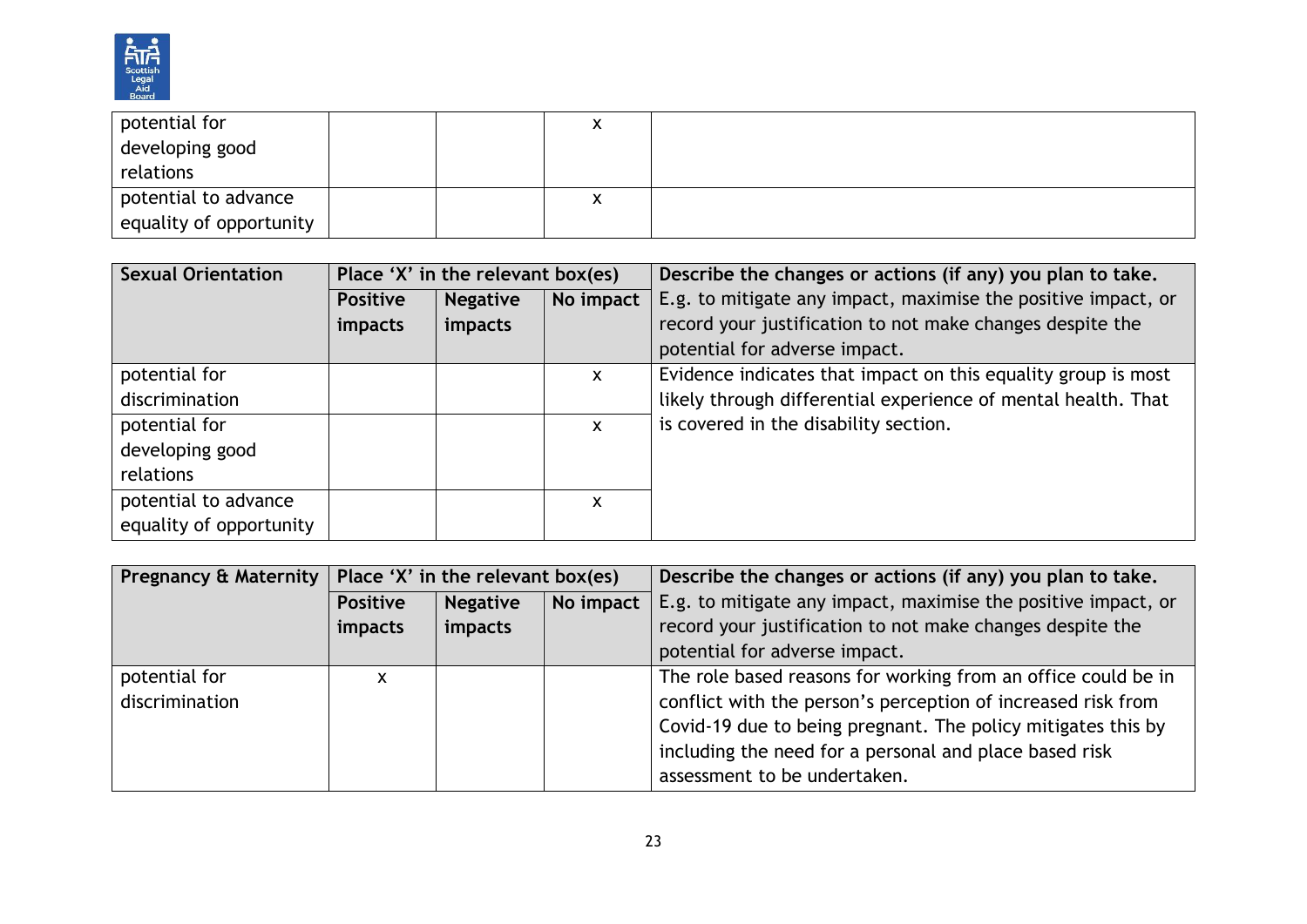

|                                                 |                           |   | The inclusion of balancing factors between role based need<br>and personal/ place based risk assessment should be made<br>explicit in the policy. The policy should be explicit that return<br>to workplace is only applied if it is practicable and accords<br>with our general duty of care towards staff. |
|-------------------------------------------------|---------------------------|---|--------------------------------------------------------------------------------------------------------------------------------------------------------------------------------------------------------------------------------------------------------------------------------------------------------------|
| potential for<br>developing good                |                           | X |                                                                                                                                                                                                                                                                                                              |
| relations                                       |                           |   |                                                                                                                                                                                                                                                                                                              |
| potential to advance<br>equality of opportunity | $\boldsymbol{\mathsf{x}}$ |   | Ensure managers have guidance for return to work/working<br>from home conversations, which support work/personal<br>circumstances and enhances the health and wellbeing of<br>employees.                                                                                                                     |

| Marriage & Civil        | Place 'X' in the relevant box(es) |                 |           | Describe the changes or actions (if any) you plan to take.    |  |
|-------------------------|-----------------------------------|-----------------|-----------|---------------------------------------------------------------|--|
| Partnership             | <b>Positive</b>                   | <b>Negative</b> | No impact | E.g. to mitigate any impact, maximise the positive impact, or |  |
|                         | <i>impacts</i>                    | impacts         |           | record your justification to not make changes despite the     |  |
|                         |                                   |                 |           | potential for adverse impact.                                 |  |
| potential for           |                                   |                 | x         |                                                               |  |
| discrimination          |                                   |                 |           |                                                               |  |
| potential for           |                                   |                 | X         |                                                               |  |
| developing good         |                                   |                 |           |                                                               |  |
| relations               |                                   |                 |           |                                                               |  |
| potential to advance    |                                   |                 | X         |                                                               |  |
| equality of opportunity |                                   |                 |           |                                                               |  |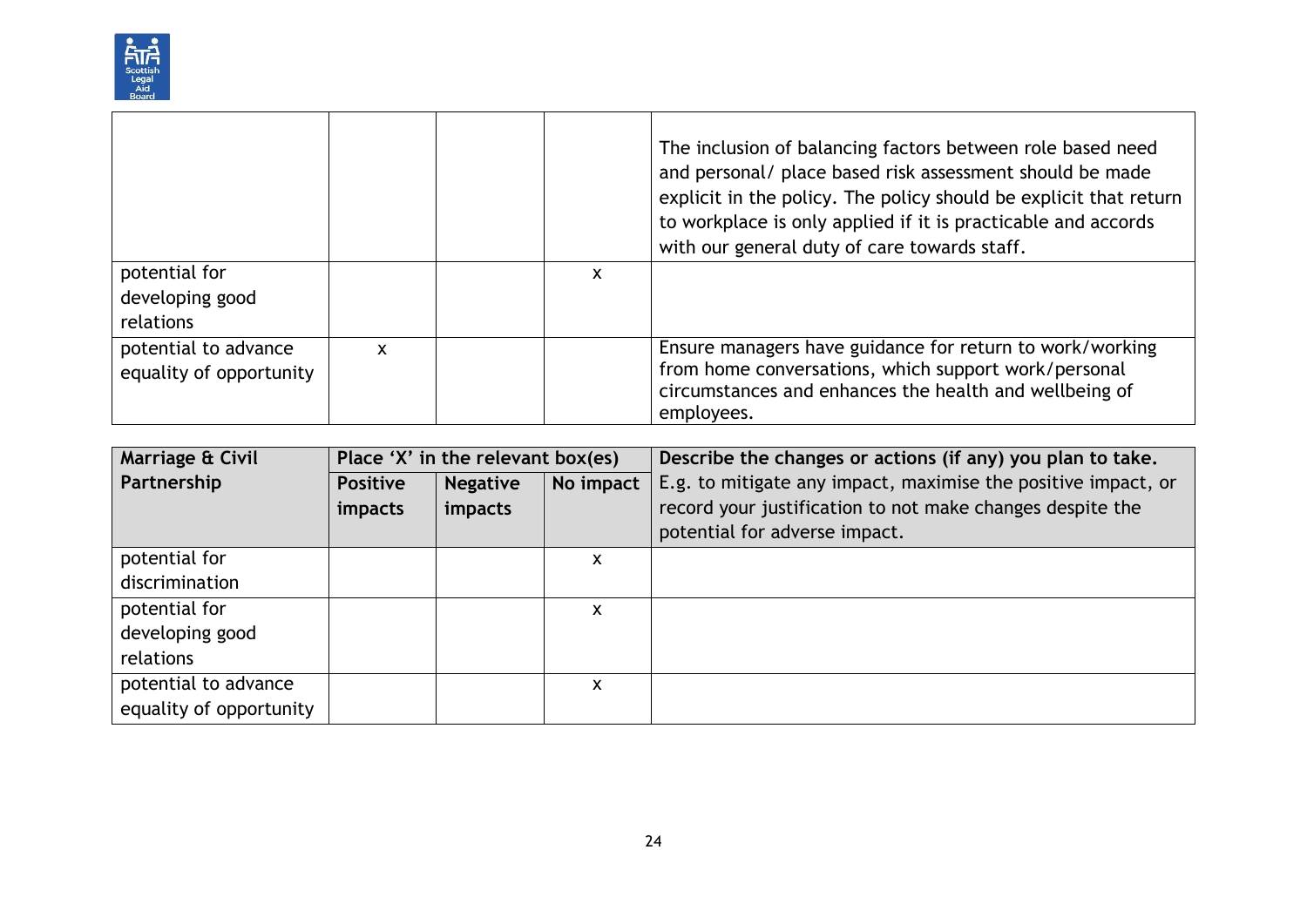

| Care experienced        | Place 'X' in the relevant box(es) |                 |           | Describe the changes or actions (if any) you plan to take.    |  |
|-------------------------|-----------------------------------|-----------------|-----------|---------------------------------------------------------------|--|
| young people            | <b>Positive</b>                   | <b>Negative</b> | No impact | E.g. to mitigate any impact, maximise the positive impact, or |  |
|                         | impacts                           | impacts         |           | record your justification to not make changes despite the     |  |
|                         |                                   |                 |           | potential for adverse impact.                                 |  |
| potential for           |                                   |                 |           | Evidence indicates that impact on this group is most likely   |  |
| discrimination          |                                   |                 |           | through differential experience of mental health. That is     |  |
| potential for           |                                   |                 |           | covered in the disability section.                            |  |
| developing good         |                                   |                 |           |                                                               |  |
| relations               |                                   |                 |           |                                                               |  |
| potential to advance    |                                   |                 |           |                                                               |  |
| equality of opportunity |                                   |                 |           |                                                               |  |

# **4.2 Describe how the assessment so far might affect other areas of this policy**/ practice/ process/ service **and/ or project timeline?**

Some aspects of the policy wording could be clarified to make sure people understand how the personal and place-based risk assessment interacts with the categorisation of some jobs into A-C.

The handling of sensitive information, or the inferences that may be drawn from the person-based categories about the impact of protected characteristics, may be a barrier to take up of the policy. The handling of sensitive data could be clarified in the policy or associated guidance, or the categories reduced to remove the ability to draw any inferences.

The policy wording should be clarified to demonstrate that the health and safety category is about better management of health and safety, rather than the home environment being unsafe.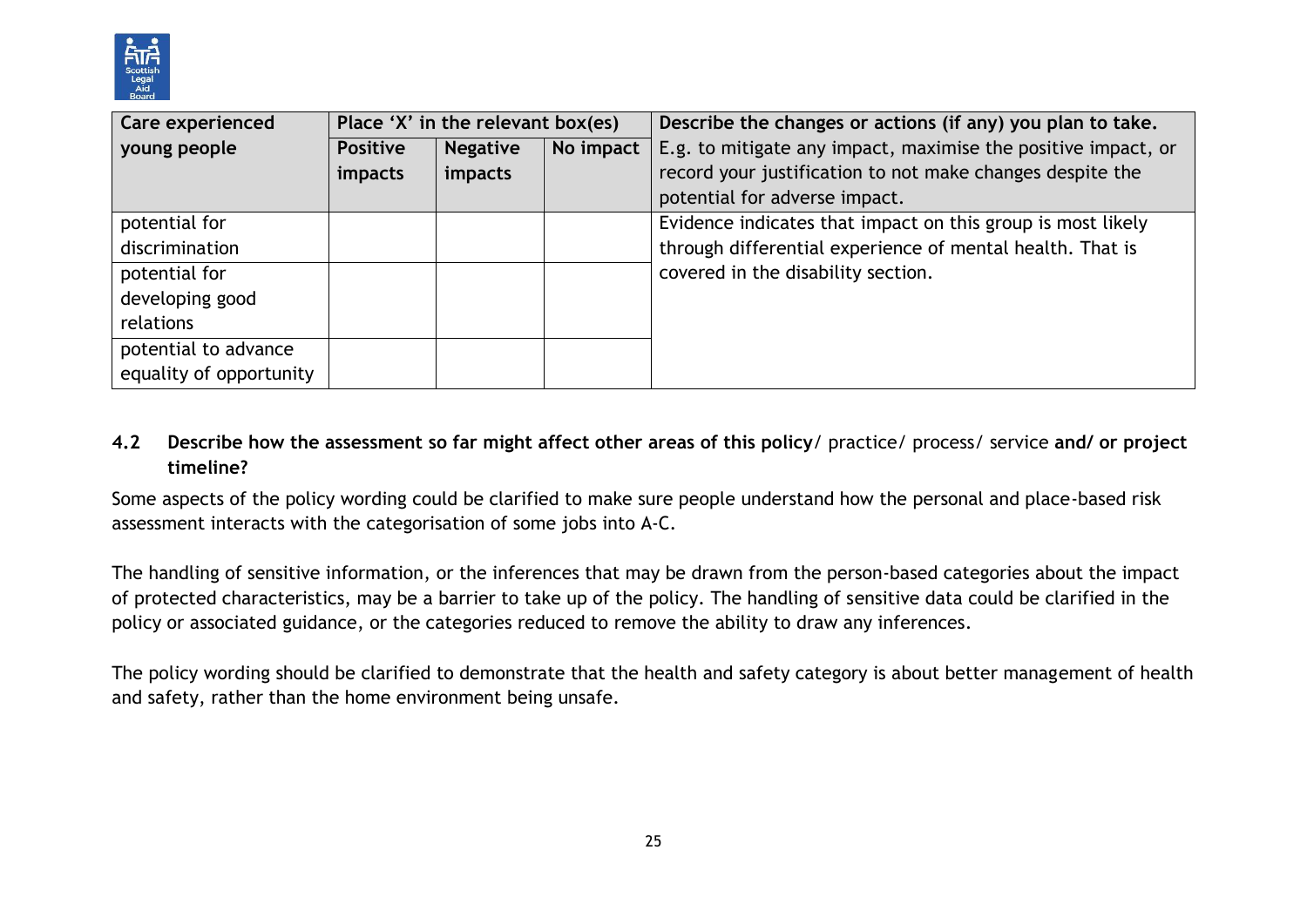

**4.3 Having considered the potential or actual impacts of your policy/ practice/ process/ service on equality groups, you should now record the outcome of this assessment below**. Choose from one of the following (mark with an X or delete as appropriate):

| Please       | Implications for the policy/ practice/ process/ service                                                            |  |  |  |  |  |
|--------------|--------------------------------------------------------------------------------------------------------------------|--|--|--|--|--|
| select $(X)$ |                                                                                                                    |  |  |  |  |  |
|              | No major change                                                                                                    |  |  |  |  |  |
|              | Your assessment demonstrates that the policy/ practice/ process/ service is robust. The evidence shows no          |  |  |  |  |  |
|              | potential for unlawful discrimination and that you have taken all opportunities to advance equality of opportunity |  |  |  |  |  |
|              | and foster good relations, subject to continuing monitoring and review.                                            |  |  |  |  |  |
| $\mathsf{X}$ | Adjust the policy/ practice/ process/ service                                                                      |  |  |  |  |  |
|              | You need to take steps to remove any barriers, to better advance equality of to foster good relations. You have    |  |  |  |  |  |
|              | set actions to address this and have clear ways of monitoring the impact of the policy/ practice/ process/ service |  |  |  |  |  |
|              | when implemented.                                                                                                  |  |  |  |  |  |
|              | Continue the policy/ practice/ process/ service with adverse impact                                                |  |  |  |  |  |
|              | The policy/ practice/ process/ service will continue despite the potential for adverse impact. You have justified  |  |  |  |  |  |
|              | this with this assessment and shown how this decision is compatible with our obligations under the public sector   |  |  |  |  |  |
|              | equality duty. When you believe any discrimination can be objectively justified you must record in this            |  |  |  |  |  |
|              | assessment what this is and how the decision was reached.                                                          |  |  |  |  |  |
|              | Stop and remove the policy/ practice/ process/ service                                                             |  |  |  |  |  |
|              | The policy/ practice/ process/ service will not be implemented due to adverse effects that are not justified and   |  |  |  |  |  |
|              | cannot be mitigated.                                                                                               |  |  |  |  |  |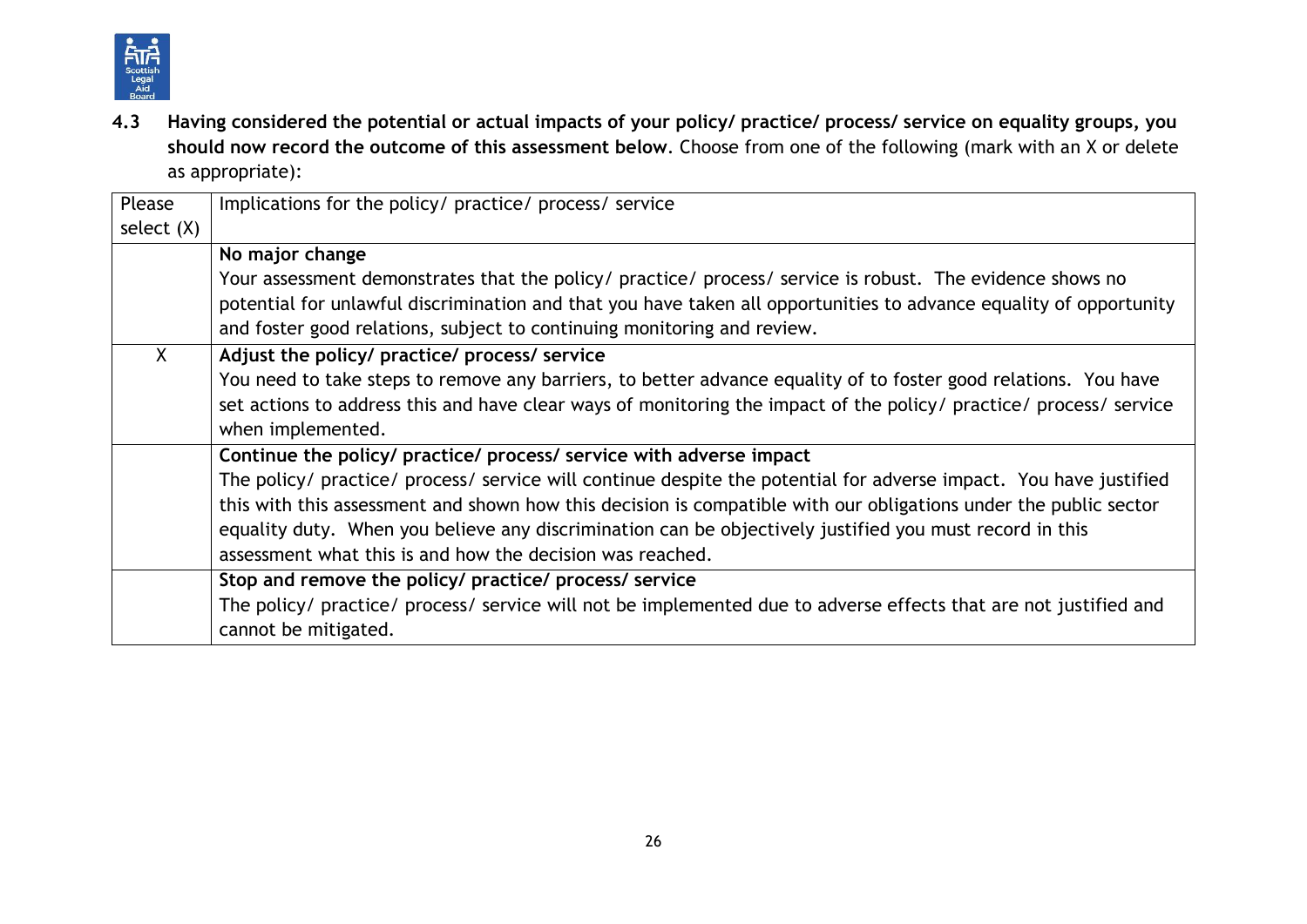

#### **Step 5 - Discuss and review the assessment with decision makers and governance structures**

You **must** discuss the findings of this assessment with senior decision makers during the lifetime of the project/ review and before you finalise the assessment. Relevant groups include, but are not limited to, a Project Board, Executive Team or Board members. EqIA should be on every project board agenda therefore only note dates where key decisions have been made (e.g. draft EqIA sign off, discussion about consultation response).

**5.1 Record details of the groups you report to about this policy/ practice/ process/ service and impact assessment.**  Include t**he date you presented progress** to each group and an **extract from the minutes** to reflect the discussion.

**1 July 2021**: Members noted the return to workplace policy.

The policy was based around the Covid restriction levels system that was currently in place and CL suggested that we would need to issue to staff before there was move away from the levels. The next step would be to consider where we go beyond this if things progress past level zero. The policy would cover us in the event of any delay in going past level zero or if there was a move back to the levels system in any of our office locations.

It was agreed that we would issue the policy to the DANWE work stream members and ask for feedback. The policy would then be issued for consultation. The draft EQIA would not be issued as this would be completed following the consultation.

**20 July 2021:** GH said that until social distancing was removed completely our capacity would not increase. CL noted that we would still need to prioritise attendance and we should consider what the triggers are for moving to different reasons for being in the office or whether we activate all reasons.

CL suggested that our policy is that when we move from level zero we will activate all reasons for being in a non-home workplace, subject to capacity limits. CL noted that we would adapt the policy to make it a prioritisation framework for staff returning based on own reasons.

**18 August 2021:** It was noted that the consultation questions would still fit when the policy is stripped back. LB had made a suggestion that we include the EQIA. It was agreed that we should include the EQIA to prevent staff raising things that we had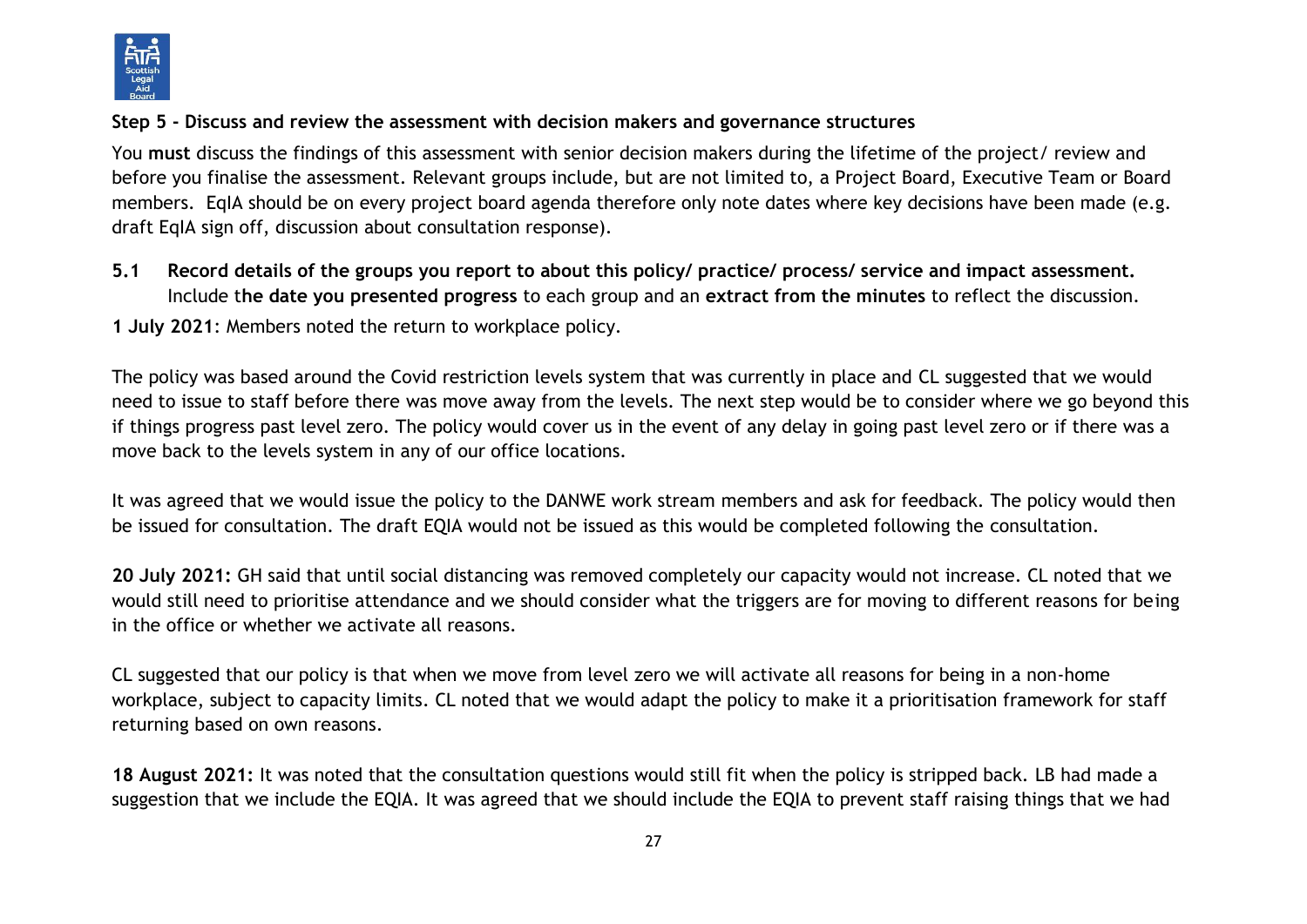

already considered as part of the EQIA process. The EQIA would be included for staff to provide comments**.** GH had updated the policy statement with input from AD. This was included for discussion with the consultation questions first and guidance.

**21 September 2021:** AD said that the EqIA had been started when our knowledge of Covid-19 and the impact on people was less developed. There would be information in the survey to be considered in the EqIA. CI said that she had updated a few aspects on the EqIA to incorporate the feedback from the survey and any comments from the project board could be added.

The project board were asked to review the consultation findings and feedback from staff.

Colin agreed that we should respond to the comments and he felt the communication was clear that the policy was about enabling a return but some people had misinterpreted it and had asked what happens if they do not want to return. We should perhaps clarify that if staff do not want to return then they do not have to. There was a linked question on the present and the longer term position. The policy is not on flexible homeworking it is a policy to enable a return to the workplace over a phased period. We could respond and clarify this.

Concerns had been raised about confidentiality of the reasons staff want to return if someone other than their manager was looking at overall numbers.

**16 February 2022:** The conclusions at 4.2 had been reflected in the latest version of the policy also included with the project board papers.

The additional information, still to be inserted into the EqIA, will not change the outcomes but add context. The project board approved the EqIA and once updated with the additional information, this will go to Colin for final sign off and not back to the project board.

This update to the policy will act as a bridge to the general homeworking policy. At the moment we are still managing a transition which can still move backwards as well as forwards. This amendment captures business need. If we had to manage capacity then the people who cannot work from home would take priority over anyone who was accessing the office under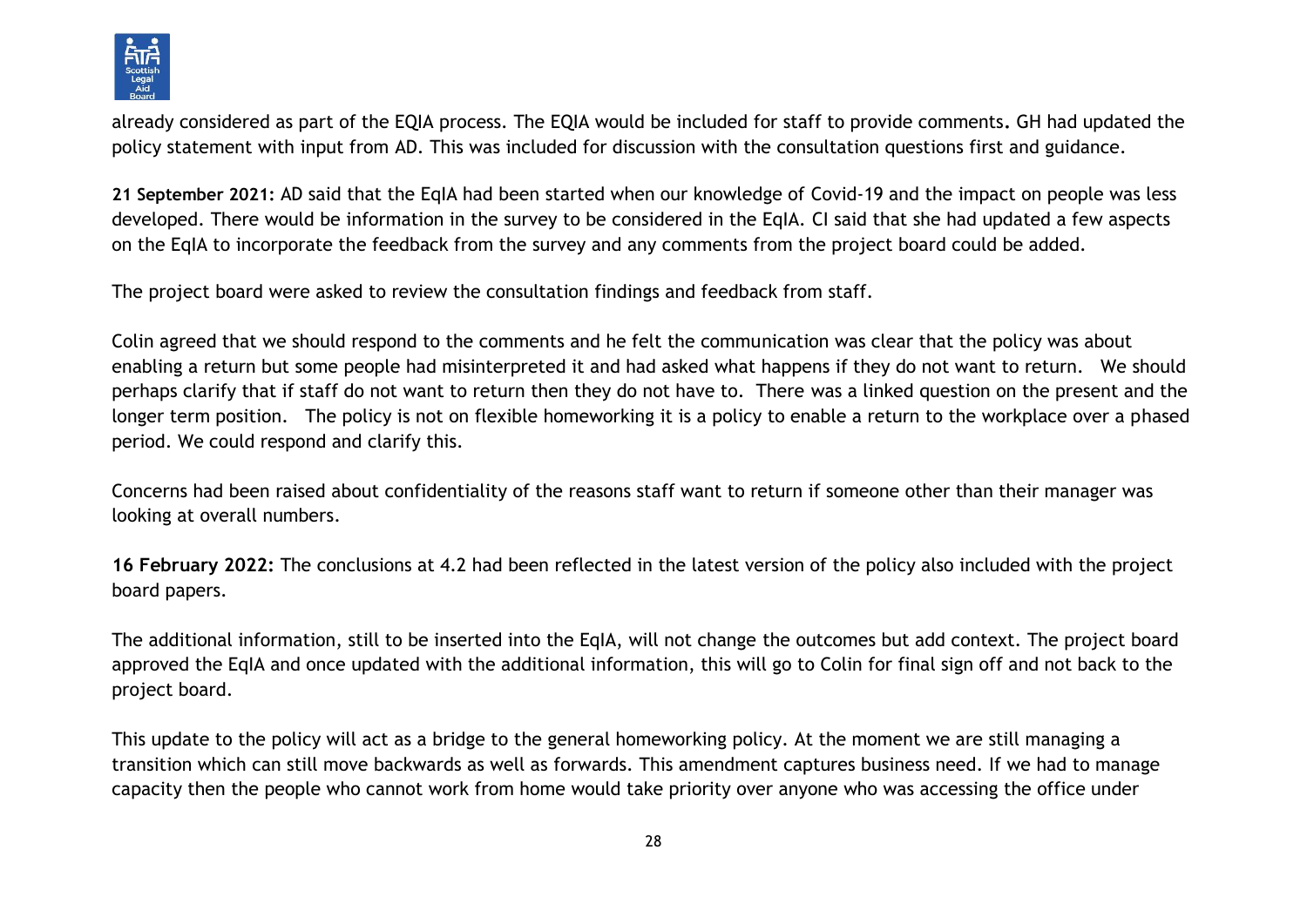

preference. Marie-Louise pointed out that section E/F on page 5 – work to be delivered from a non-home location, could an amendment to say 'but is not possible'. Colin, thought we could update this to say 'where the work to be undertaken from a non-home location either cannot be delivered from home or can be delivered but undertaking it in a non-home location would be a distinct improvement to productivity'.

The impact on the EqIA of the change to the policy was discussed. The policy up until now had been a permissive policy, what we would allow people to do rather than what we require them to do. If someone is not applying to come into the office but we are saying you cannot do your work from home and therefore you need to come into the office, we are then initiating the return to work, then the onus is on us to do the Risk Assessment, that risk assessment will need be such that if someone does not want to return or put themselves at risk then we need to be able to demonstrate, as a result of the risk assessment, that the risk is minimised. Everything that we have in place at the moment is to minimise the risk of transmission in the workplace and to make the workplace safe, which should be enough to overcome any objection, but if someone had a protected characteristic or caring responsibilities then the position is almost back to pre-pandemic.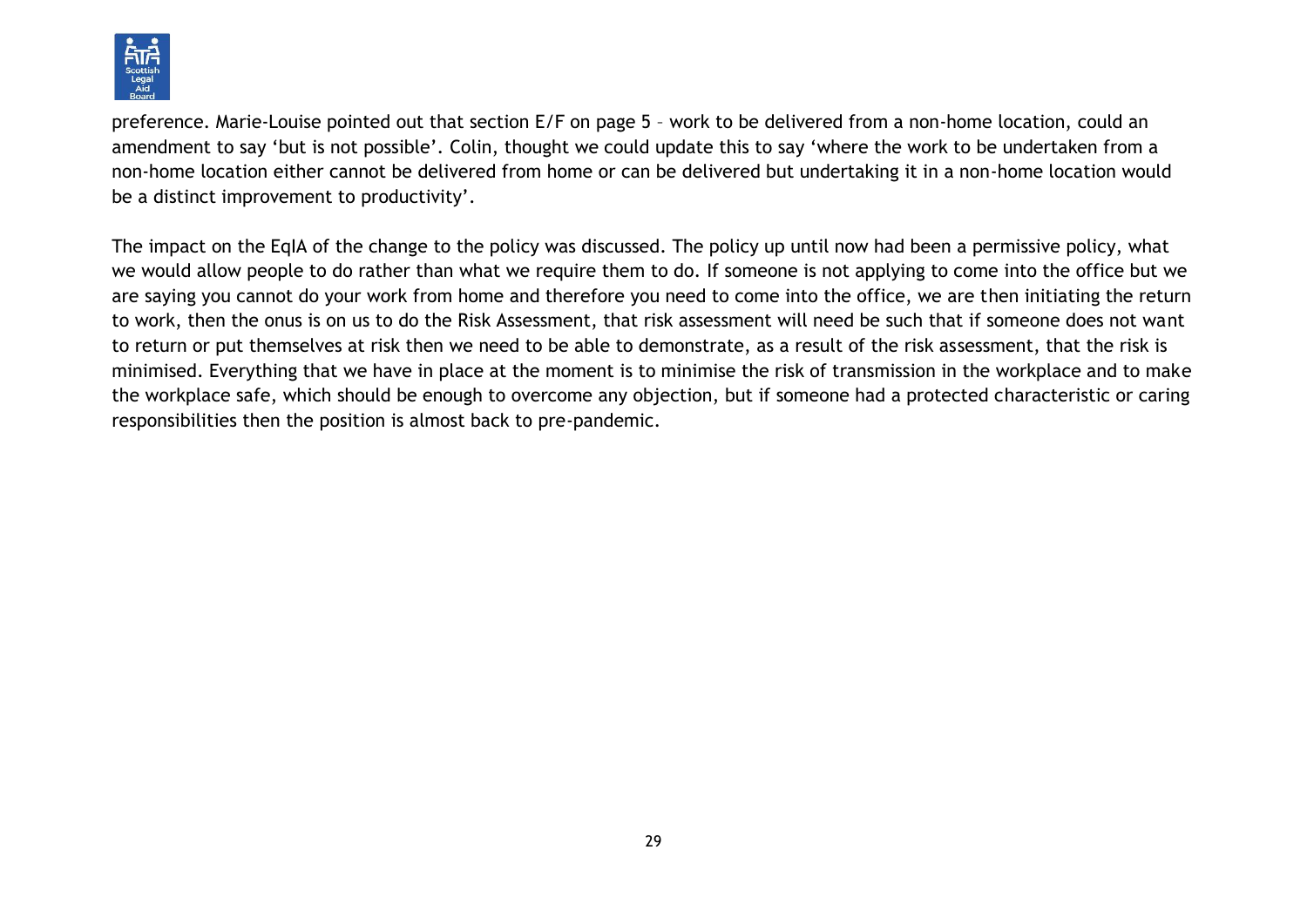

## **Step 6 – Post-implementation actions and monitoring impact**

There may be further actions or changes planned after the policy/ practice/ process/ service is implemented and this assessment is signed off. It is important to continue to monitor the impact of your policy/ practice/ process/ service on equality groups to ensure that your actual or likely impacts are those you recorded. This will also highlight any unforeseen impacts.

**6.1 Record any ongoing actions below. T**his can be copied from the project action log or elsewhere in this assessment and should include timescales and person/ team responsible. If there are no outstanding items please make this clear.

| <b>Number</b> | <b>Description</b>                                                                                                                                                                                                                                                                                                                                                                                          | Due date                                    | Responsibility |
|---------------|-------------------------------------------------------------------------------------------------------------------------------------------------------------------------------------------------------------------------------------------------------------------------------------------------------------------------------------------------------------------------------------------------------------|---------------------------------------------|----------------|
|               | Check best practice with Vaccination status. The vaccination status will not be<br>requested.                                                                                                                                                                                                                                                                                                               | Complete                                    | ID / GH        |
|               | Ensure managers have guidance for return to work/wfh conversations, which<br>support work/personal circumstances and enhances the health and wellbeing of<br>employees including additional risk or perceived risk for BME staff. Templates to<br>help managers and staff decide if they can and want to return to the office have<br>been made available prior to any phase of the policy becoming active. | Complete                                    | GH / HR        |
| 3             | Categories to be reduced to band together the role based (A-C) and person based<br>(D-F) exceptions.                                                                                                                                                                                                                                                                                                        | Complete                                    | Policy         |
|               | Policy wording to be clarified around the management of someone's health and<br>safety, at category D.                                                                                                                                                                                                                                                                                                      | Complete                                    | Policy         |
| 5             | Policy wording should be updated to be clear that role based return to workplace<br>is subject to the personal and place based risk assessment.                                                                                                                                                                                                                                                             | Complete                                    | Policy         |
| 6             | Guidance for managers to be reviewed and updated in line with new categories.                                                                                                                                                                                                                                                                                                                               | Prior to<br>implementation<br>of new policy | GH / HR        |

**6.2 Note here how you intend to monitor the impact of this policy/ practice/ process/ service on equality groups**. In the table below you should: